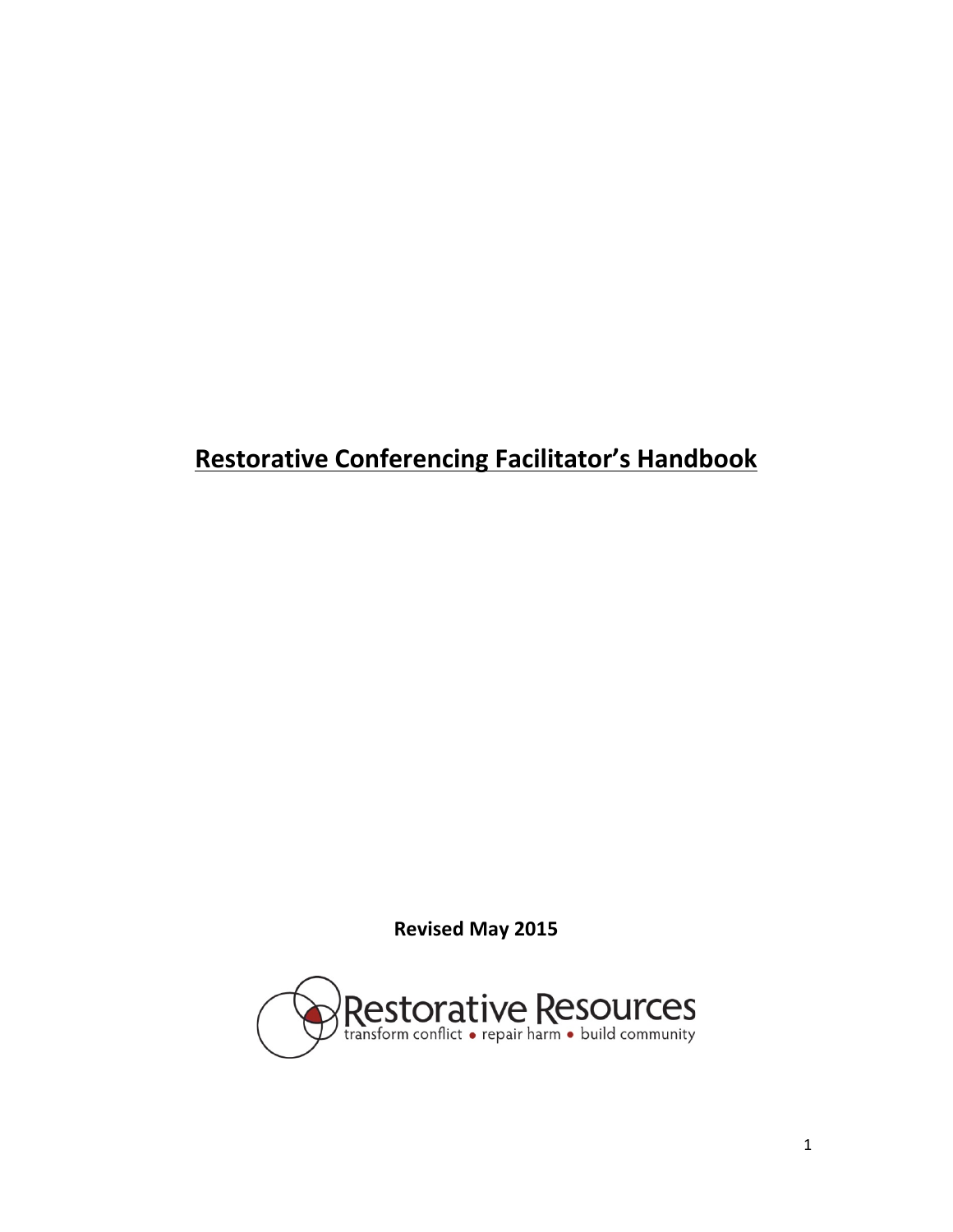The Restorative Conferencing Facilitator's Handbook is for graduates of the Restorative Resources 2-day Facilitator Training. Please do not reproduce without written permission from Restorative Resources. Thank you. ©Zachary Whelan and Jane Weil / Restorative Resources *2013.* 

*When* we create a space that is respectful and reflective, people can find *their* way through anger, pain, and fear to find common ground and take *care of one another. -Kay Pranis*

*If* we could read the secret history of our enemies, we could find in each man's life sorrow and suffering enough to disarm all hostility.-Henry Wadsworth *Longfellow*

*Whatever affects one directly, affects all indirectly. I can never be what I ought to be until you are what you ought to be. This is the interrelated structure of reality. -Rev. Dr. Martin Luther King, Jr.*

> *Out beyond ideas of wrongdoing and right doing, there is a field. I will meet you there. When the soul lies down in that grass, the world is too full to talk about language, ideas, even the phrase each other* doesn't make any sense. -Rumi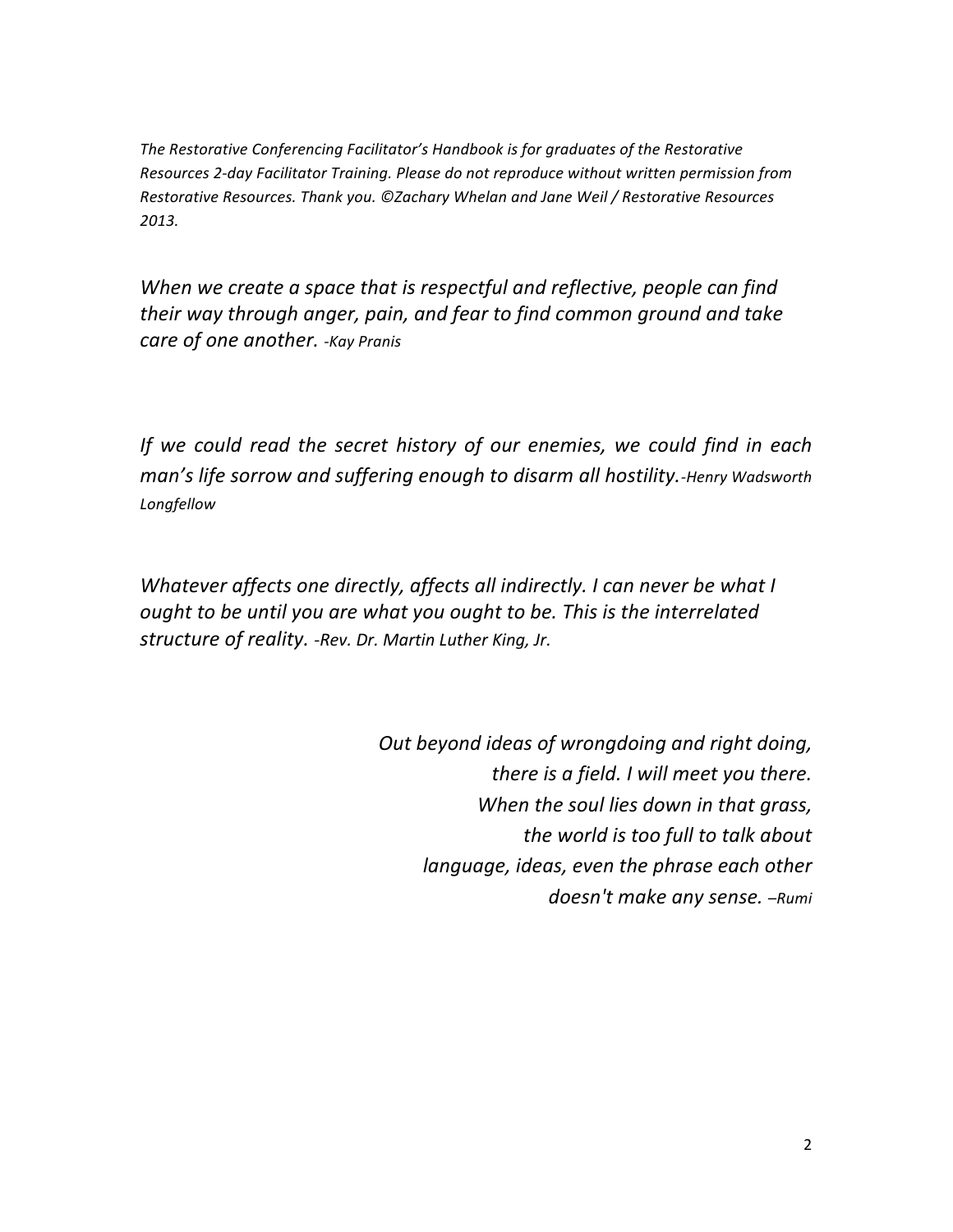# **Contents**

- 1. Three Phases of the Restorative Conference
- 2. Preparing for the Restorative Conference
- 3. Facilitating the Restorative Conference
- 4. The Restorative Plan: Crafting Good Agreements
- 5. Monitoring the Restorative Plan

Appendix 1: Facilitator Intro Script

Appendix 2: Facilitator Restorative Dialogue Script

Appendix 3: A Guide to Serving as a Restorative Conference Facilitator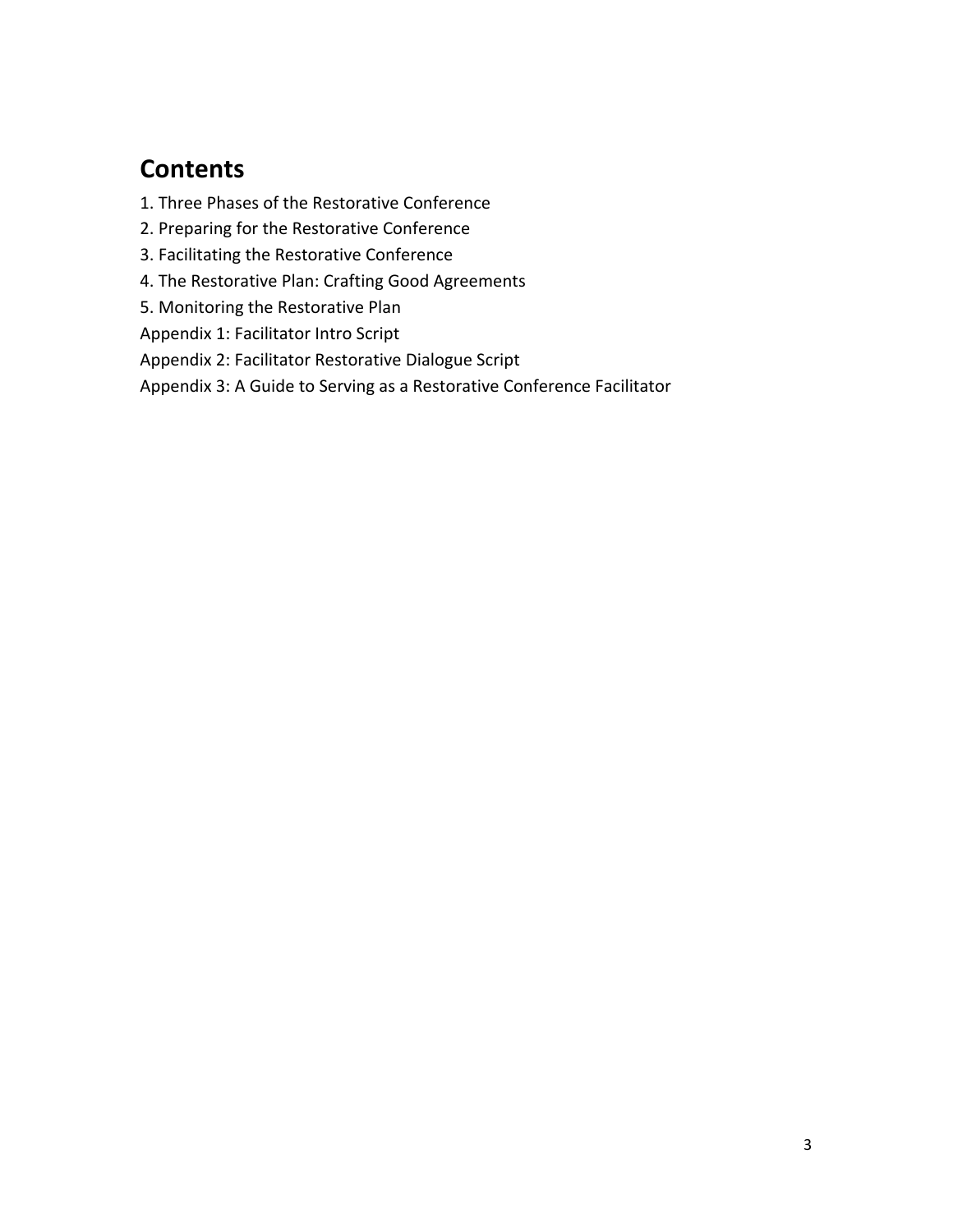# **Three Phases of Restorative Conference**

The power of the Restorative Conference rests in the process, and it is the structure of the process that creates change...Not the facilitator whose job is merely to create and hold the space for the process to *unfold. – Dominic Barter*

The Restorative Conference is a process with three phases. Phase 1, the Pre Conference, is a very important phase when the facilitator (or an assigned intake person) educates, prepares and assesses readiness of offenders and victims to encounter one another in the RC. Phase 2, the Conference, is when offenders, victims, and impacted parties come together for the restorative dialogue in order to understand impacts and create a plan for making amends. Phase 3, Post Conference, is when the offender completes the agreements in their restorative plan. The facilitator (or an assigned monitor) supports and holds the offender accountable for completing all agreements in the plan.

# **Phase 1: Pre Conference**

- Assess if case is appropriate: is the offender willing/open to take responsibility for his/her part?
- Determine who is affected and how.
- The restorative work begins during the pre-conference phase through:
	- $\circ$  Education about restorative practice
	- $\circ$  Supportive listening
	- $\circ$  Helping victims and offenders prepare to tell their stories well.

## **Meet with offender(s):**

- Introduce yourself, clearly explain your role.
- Ask offender to tell what happened and assess if they take at least some responsibility.
- Educate about restorative justice and describe what happens at a restorative conference.
- Explore offender concerns.
- Invite to participate, choose a time and place for the Restorative Conference (RC), ask who else they may want to have present.
- Ask offender to respond to the restorative questions that will be asked at the conference; help offender work through initial minimization and denial through persistently asking for clarification and challenging discrepancies.

## **Meet with Victim(s):**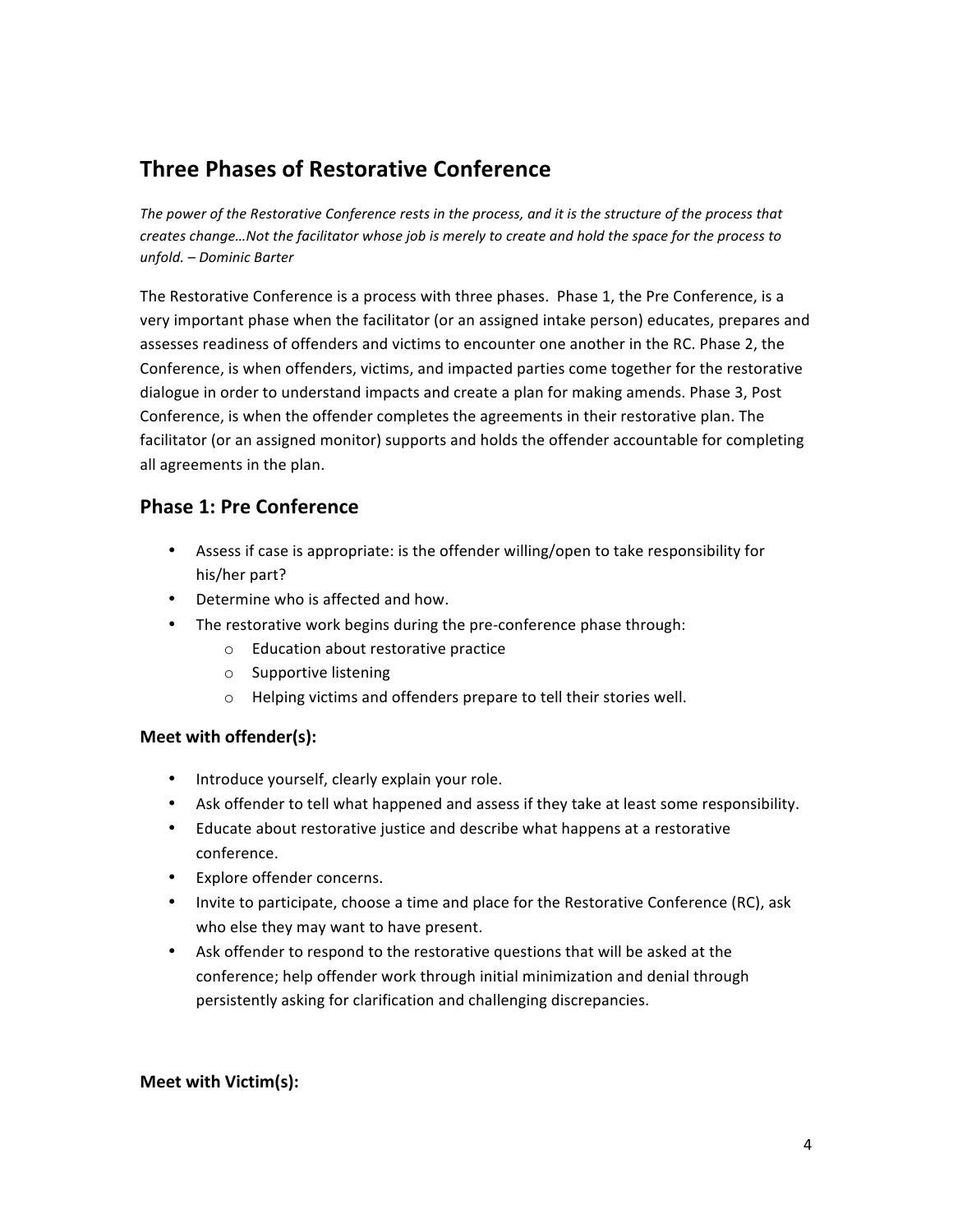- Only meet with the victims after meeting with the offender(s), if the offender(s) agree to, and are capable of participating in a restorative conference.
- Introduce yourself and clearly explain your role.
- Supportively listen.
- Educate about restorative justice and describe what happens at a restorative conference.
- Explore safety concerns.
- Invite to participate, negotiate options for time and place of RC, ask who else they may want to have present.
- Give options for how they can participate in the process if they choose not to attend the RC.
- Work with victims on impact statements, helping them clarify the multiple ways in which they were affected.
- Assess if the victim is ready to participate in a good way; if not, additional preconference meetings that focus on supportive listening should be arranged.

# **Additional Participants:**

- Coordinate with community members, school staff, police officers, and others who were impacted by the incident. This is often by telephone.
- Coordinate with third party agencies, if any. (For example, if drugs were a significant factor in the incident a drug abuse intervention agency may be invited to have a presence at the conference.)
- Educate about restorative practice and describe what will happen at the conference and their role in it. Share the importance of using affective "I" statements in the conference.
- Ask if they need additional information or support to prepare them for the conference.

# **Phase 2: Conference**

## **Pre-circle**

- Arrive in advance.
- Set up the room—put chairs in a circle and something in the center.
- Set out snacks, beverages.
- Center yourself.
- Review script, seating plan, and other procedures with co-facilitator.
- Provide name tags if necessary.
- Greet participants as they arrive and tend to their needs (they are anxious).

### **Circle**

• (Refer to conference facilitator's script.)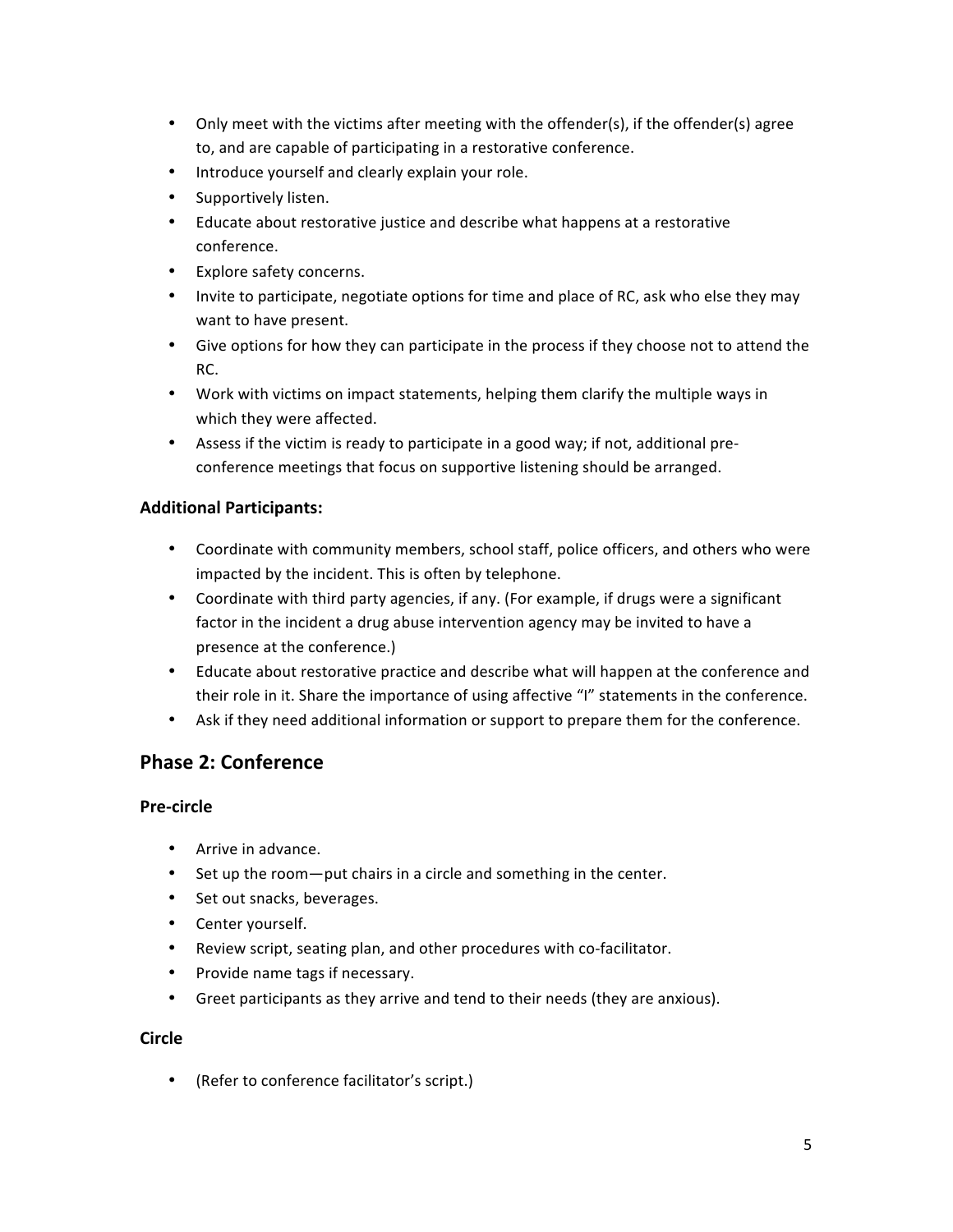- Opening ritual (optional): candles, poem, other (sometimes plan with participants in advance). Often used in cases of serious wrongdoing in order to create a sacred atmosphere.
- Preamble: purpose of meeting, circle guidelines, introductions around the circle (refer to Introductory Script).
- Circle dialogue (refer to Restorative Dialogue Script).
- Craft restorative agreements.
- Document agreements.
- Clarify what happens next. Explain what happens with the plan and how the offender will be monitored.
- Closing ritual.

# **Post Circle**

- Invite people to stay for refreshments.
- Often there is a celebratory feel to post circle gathering-- "Together, we've come through a difficult challenge successfully."

# **Phase 3: Post Conference**

- Write up the plan and, in some cases, forward to school principal, judge or other administrative body- typically to supplement punitive approaches. If the plan is completed, punishment is waived or reduced, but if not completed punitive measures may be reinstated.
- The plan monitor will maintain weekly contact with the offender until plan is complete; provide troubleshooting and support as needed to overcome barriers to plan completion.
- When plan is complete notify conference participants and authorities.
- If plan is not completed notify offender that the matter is being referred back to authorities.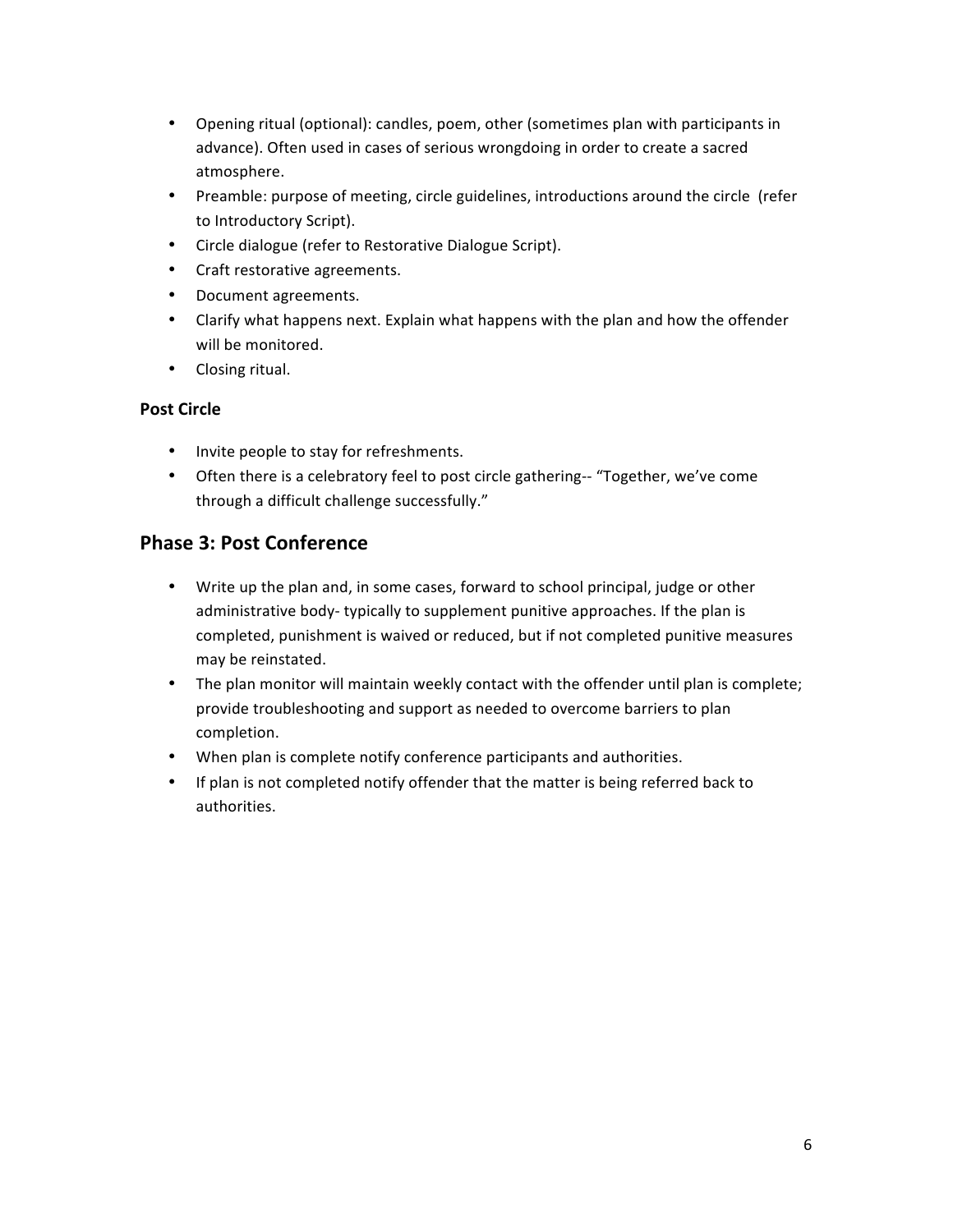# **Preparing for the Restorative Conference**

Much of the restorative work is accomplished prior to the RC. Offenders are supported to step into a place of responsibility and openness to learn about the impact of their behaviors. And victims are provided a space to share their story and begin their healing process. Be thorough with the intake process, remember to slow down and take the necessary time that the given situation requires. In a school setting where students and staff are accustomed to restorative practices, the parties of the conflict will already have the tools to quickly step into the restorative space and an intake may take as little as 10-15 minutes. An intake with parties who are new to the restorative process will take longer, approximately 30-60 minutes. And with more serious harms the intake process may take several weeks or even months to properly prepare everyone for the RC.

## **Offender Intake: Overview**

### The primary goals of the intake meeting are:

- To explain the restorative justice program:
	- $\circ$  Give a brief explanation of restorative justice
	- $\circ$  Explain the RC—who, what, where, purpose
	- $\circ$  Explain the purpose and process of creating a Plan and monitoring it
- To assess the appropriateness of the referral:
	- $\circ$  Is the youth willing/able to take responsibility for his/her part of the incident?
	- $\circ$  Does the youth feel remorse for the harms s/he caused?
	- $\circ$  Is the youth willing to engage in the process?
- Build rapport
- Answer questions

### **Thoughts to keep in mind:**

- Be curious; prod for clarity, but do not "cross-examine".
- If the parent is present, assess level of support.
- Much of the restorative work is accomplished prior to the RC.
- Youth often feel they are the victim. Support them to see and own their piece of responsibility. Assess their ability to move into that place of responsibility.
- Remember, you are there as a listener and facilitator of the process, not as expert or therapist.
- Trust the process: Allow the process to unfold.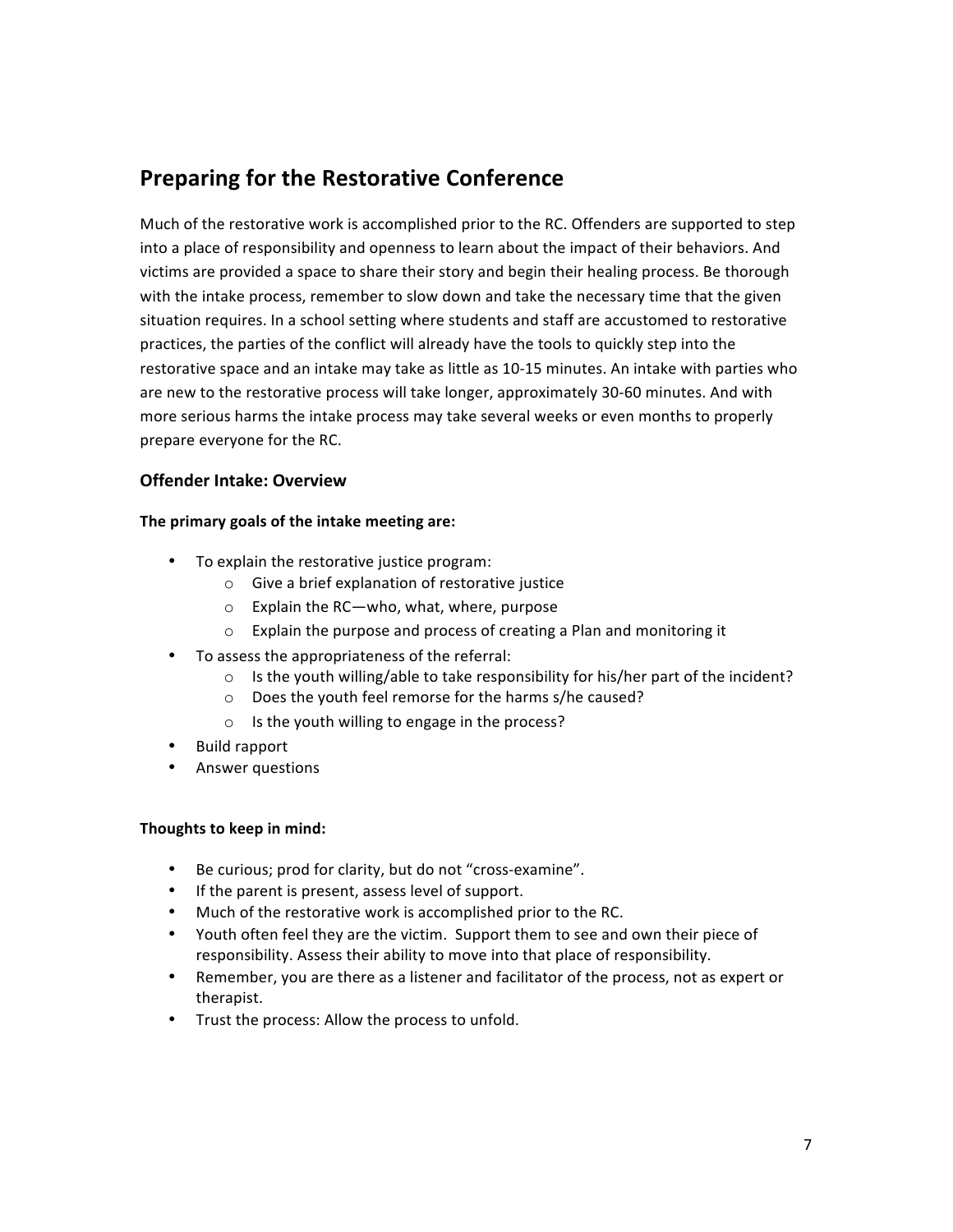### **Steps for Structuring the Offender Intake:**

1. Begin by introducing yourself.

- 2. Explain your role.
- 3. Explain restorative justice briefly.
- 4. Ask if they have questions or concerns.
- 5. Ask youth to share their story.
- 6. Ask youth to respond to the restorative questions.
- 7. Assess youth's readiness and appropriateness for the program.
- 8. If parent is present, ask them to talk about how this has impacted them.

9. Explain the RC.

10. Explain that the program is voluntary and is for youth who want to take responsibility for what they did, who feel remorse, and who want to make things "right" or "as right as possible" with the people who where affected.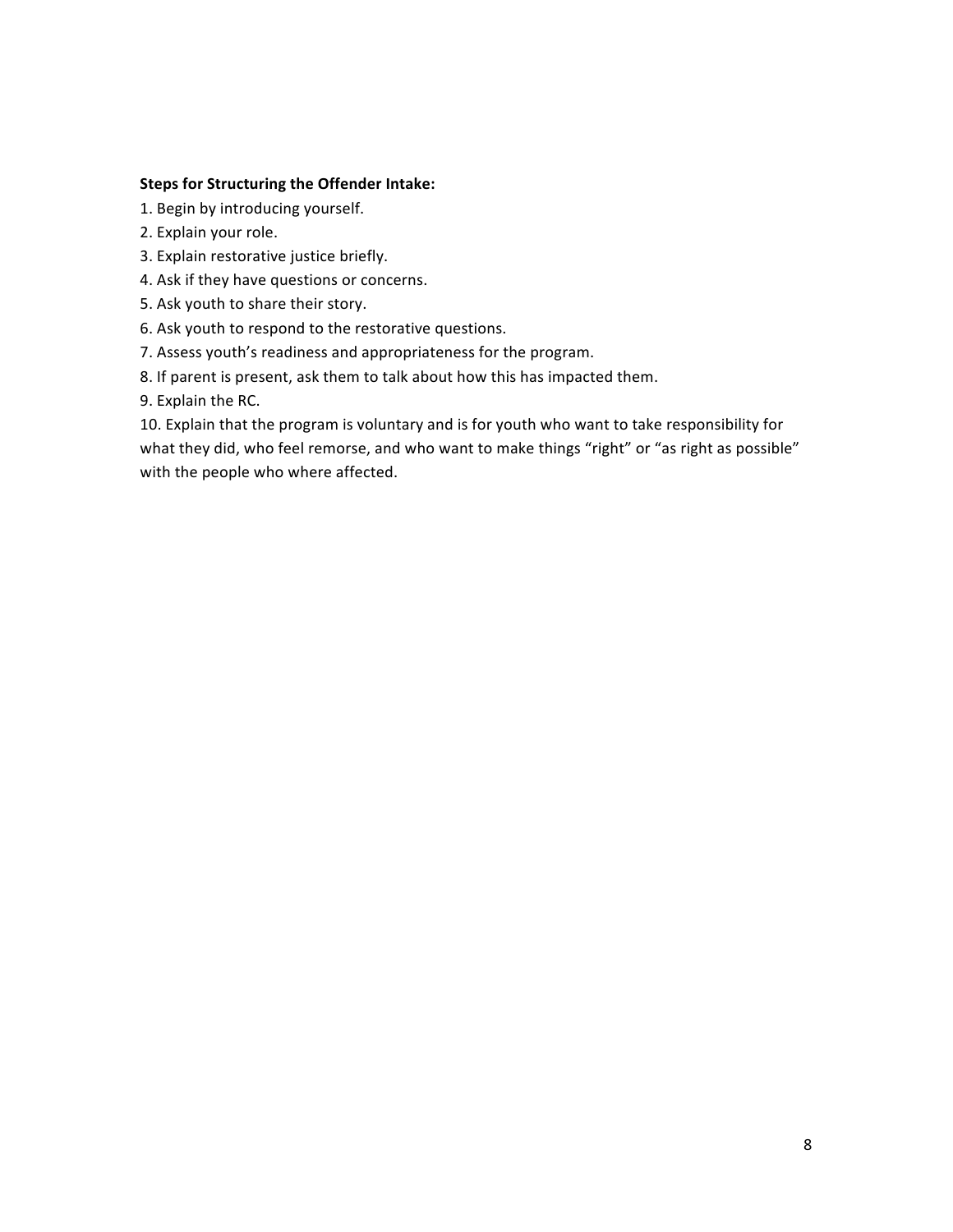## **Victim/Impacted Party Intake: Overview**

### The primary goals of the victim intake meeting are:

- Build rapport: Begin to develop a relationship in which the victim trusts you.
- Clarify who you are and the referral path that led to you being involved in the case. (School, probation, Court)
- Give a brief description of restorative justice and what they might expect from participating in a dialogue with the offender.
- Invite the victim to tell their story. Listen non-judgmentally, in a way that supports but does not expect or require. This can be a significant part of a healing process.
- Support victim in coming to an informed decision about if and/or how they want to participate in a restorative process.
- Answer questions.

### Thoughts to keep in mind:

- Victims are often reluctant to engage. A useful response is "I understand your hesitation, and it may be that the best decision for you is not to have a meeting with the offender. Before you make that decision, may I explain the process in greater detail so that you can make the decision that's best for you?" Offer options including attending RC, bringing a support person, sending a support person in place, sending a letter/video, having the interviewer represent their needs.
- If asked, share with them some reasons victims choose to engage in the restorative process:
	- $\circ$  A desire to BE HEARD; telling and retelling can be healing. Telling the offender their experience and impacts can be very helpful and empowering.
	- o A need to have questions answered by the offender. ("Why me?" and "What has happened since?" for example.)
	- $\circ$  Regaining a sense of safety and control (over their property/ bodies/ classroom, emotions, dreams) and a reason to hope it won't happen again.
	- $\circ$  A desire to resolve a conflict (when the offense involves an ongoing issue).
	- $\circ$  A desire for amends: an apology, an explanation, restitution, etc.
	- $\circ$  An interest in seeing the offender make changes and get on a better path.
- While this process can be healing for them, do not make promises that it will be. We don't know that.
- Take great care not to re-victimize the victim, even in subtle ways: Do Not
	- $\circ$  take the offender's side, stand up for him/her or excuse/justify their actions.
	- $\circ$  talk about why they should do this for the offender.
	- $\circ$  promise this experience will be healing for the victim.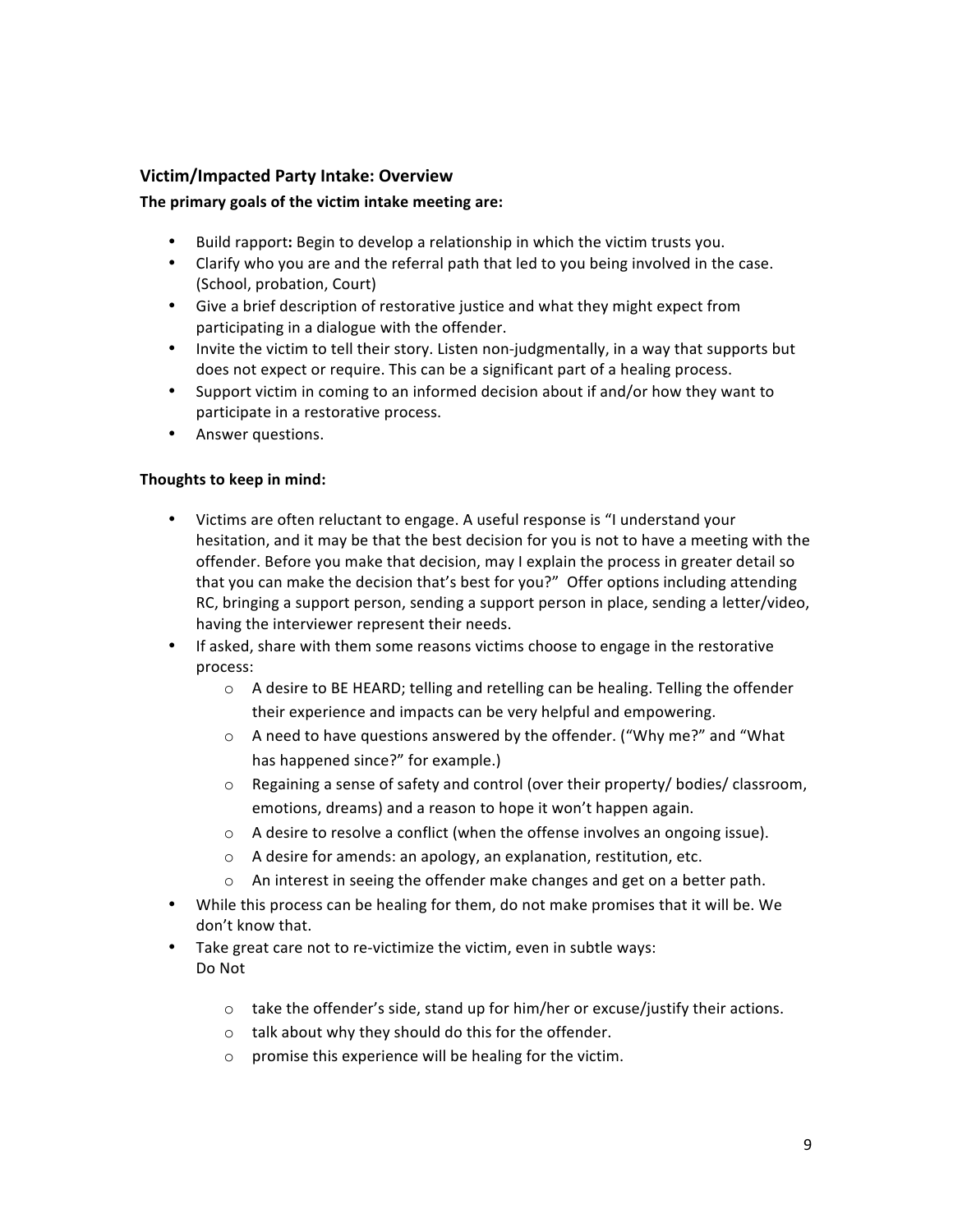- $\circ$  make promises regarding the outcome of the dialogue. You may say, for example, "Many victims of crime have found this to be helpful. While I hope this will be true for you I can't guarantee it."
- Be sensitive to the victim: Respect their feelings and needs; DO NOT re-victimize them by forcing, arguing, debating, trying to sell them on what they need to do. This process is to meet their needs, not ours.
- Listen and allow them to tell their story. This may be the first time anyone has really asked them and taken the time to truly listen to them. This can be restorative for them in and of itself.
- Do not feel you need to "sell" them on coming to the RC. Much of the healing and restorative work is accomplished prior to the RC.
- Assure the victim that you would not invite them into a meeting with an offender who would, in any way, re-harm them. (Be sure this is the case and the offender is remorseful and taking responsibility prior to inviting a victim to come.)
- Remember, you are there as a listener and facilitator of the process, not as expert or therapist.
- Trust the process: Allow the process to unfold.

# **Steps for Structuring the Victim / Impacted Party Intake:**

1. Begin by introducing yourself.

2. Explain your role and how you came to be involved in this case.

3. Explain restorative justice briefly from the victim's point of view: It is about exploring how they have been affected by the crime and having a voice in the outcome. It often involves an opportunity, when the victim is ready, to meet with their offender(s) if they so desire.

4. Ask if they have questions or concerns.

- 5. Ask victim to share their story.
- 6. Ask how they have been impacted by the event.

7. Listen supportively.

8. When appropriate, turn the discussion to an explanation of the restorative dialogue and tell them about the ways they can engage in that.

9. Invite them to consider support people who they might include.

10. Explain the RC.

11. Explain that the program is voluntary and is for people who want to take responsibility for what they did, who feel remorse, and who want to make things "right" or "as right as possible" with the people who were affected.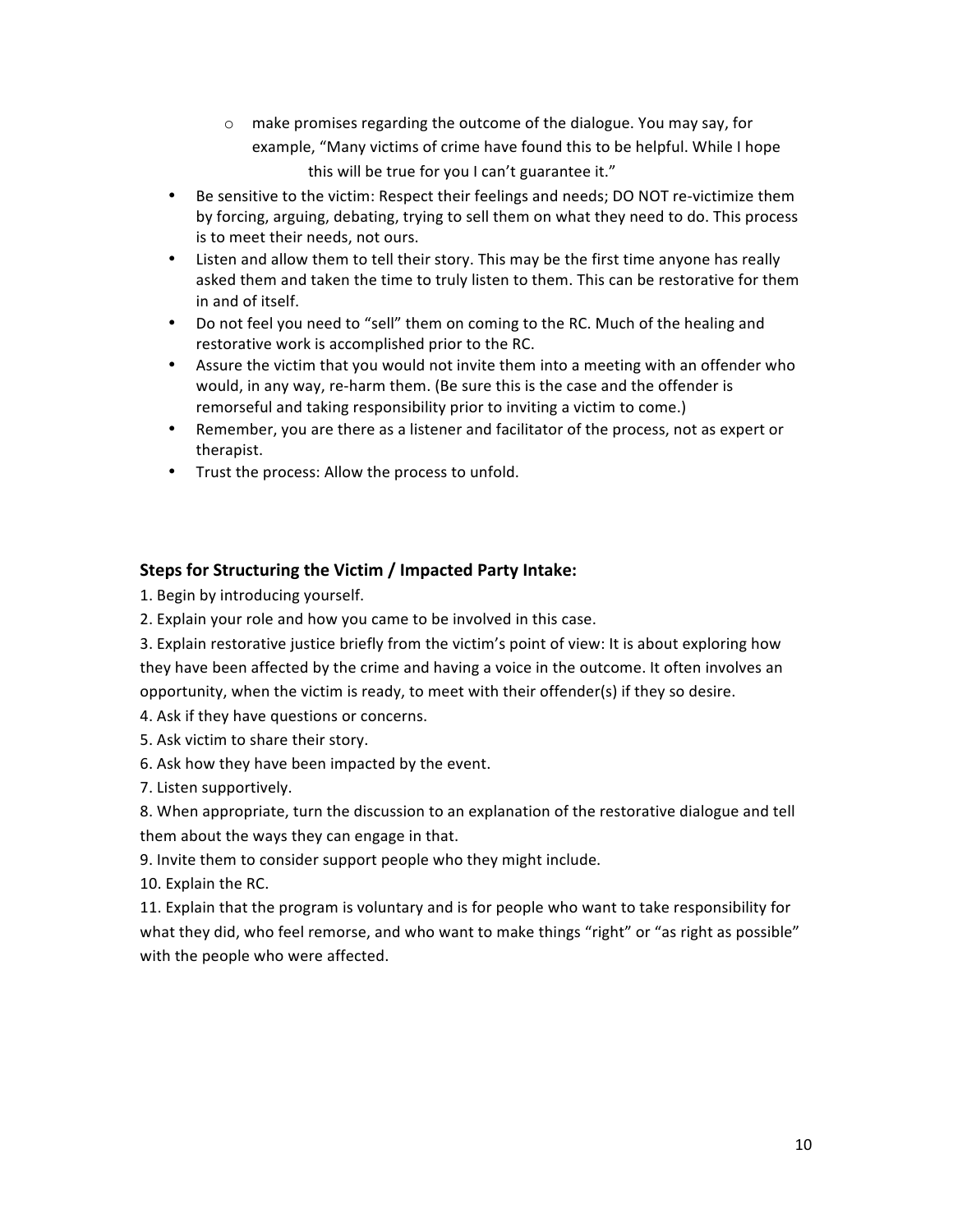# **Facilitating the Restorative Conference**

*When* we create a space that is respectful and reflective, people can find their way through anger, pain, and fear to find common ground and take care of one another. -Kay Pranis

*When* I facilitate a circle I intensely desire everyone's well-being and that's why I try to do nothing to help *them. – Dominic Barter*

The overarching goal of restorative dialogue is to create an opportunity for those who are affected by a wrongdoing to share their experiences—tell their story—so that the offender and the group can come to an understanding of what the impacts were; and to create an agreement upon what actions will be taken to make things right or as right as possible.

The success of the dialog will be determined partially by how thoroughly the preparatory meetings were conducted. The better the preparation, the better the process. If you have listened well and taught about the restorative process effectively, much of the restorative work will have already been accomplished prior to the meeting. The meeting itself will then be an opportunity for healing, compassion, and tough-love accountability.

It is generally best for the facilitator to play as minimal a role as possible in the dialog. A rule of thumb is, "if in doubt, do less." The less you do, the more the participants will feel compelled to come forward. This is how they step into responsibility. The more the process is theirs and not yours, the greater the healing potential. It may be difficult to restrain yourself from sharing your wisdom, but if you bear in mind that when you do so it teaches them to rely on experts (you) rather than themselves, and that this is ultimately crippling, you may be able to find the selfdiscipline needed to minimize your role.

#### **General tips for facilitating the Restorative Conference:**

 $\bullet$  Make certain all preparations and pre-conference meetings have been done thoroughly.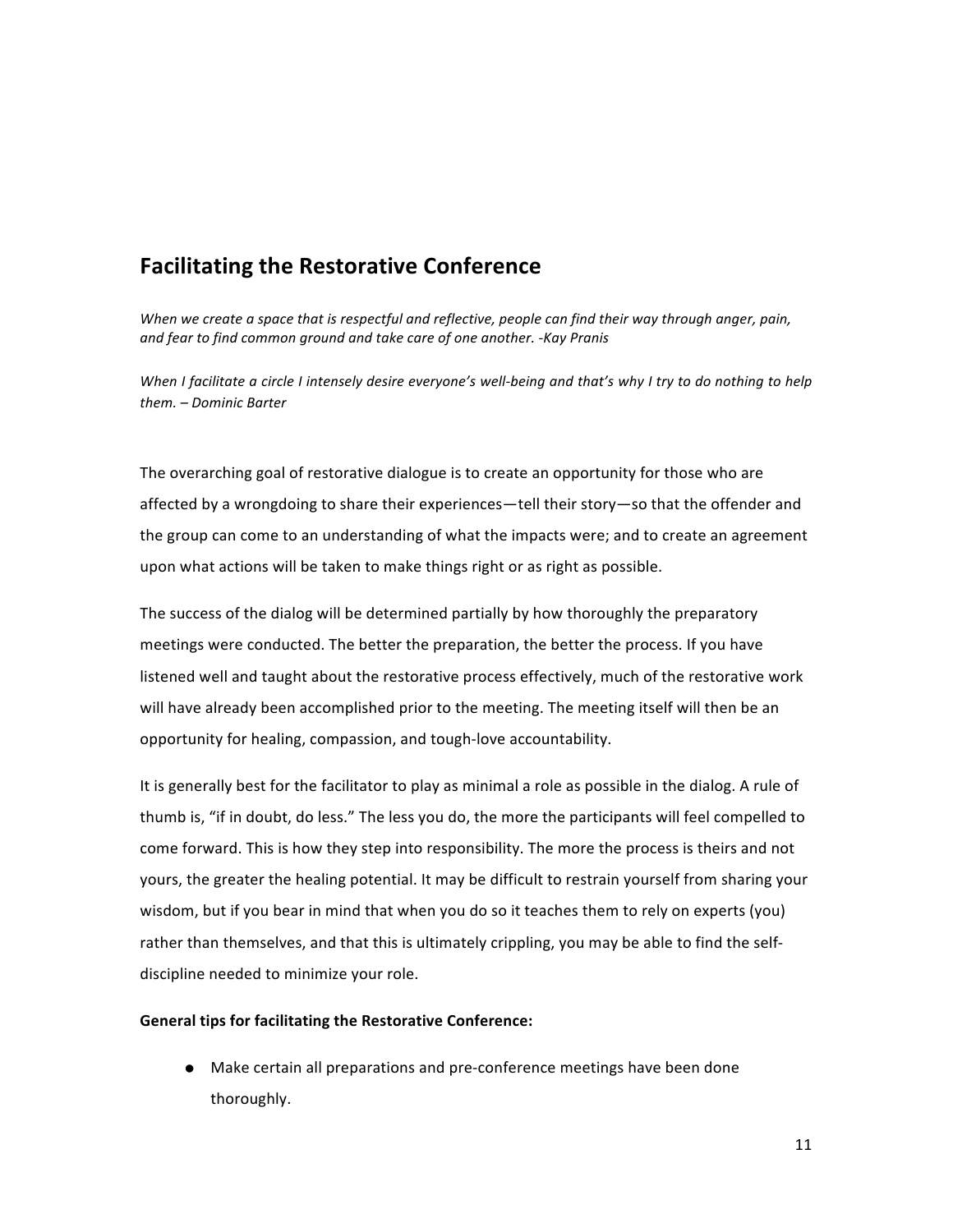- $\bullet$  Set up the meeting space appropriately.
- Open and close the dialog effectively and appropriately.
- Facilitate minimally; the facilitator's script is generally sufficient.
- If you must comment, try to comment on process rather than content.
	- $\circ$  For example, "I notice that the tone of the meeting has become more confrontational and there is an angry edge to some of the statements, and I'm wondering how that is working for people." Instead of, "Your anger is really misplaced in this meeting and you're off base."
- Be aware of your own internal process and how it shapes your choices.
	- $\circ$  Your internal process is often an excellent source of information. For example, if you notice you are feeling like the meeting has moved into working toward an agreement without first adequately discussing impacts, you may choose to share this feeling with the group: "Are we moving too fast? I feel like there may be more to be said about impacts. Would anyone like to add more before we continue working on the agreement?" Do this in a way that invites, but does not demand; and if the group feels they are ready to move on respect their choice to do so.
- $\bullet$  As the dialog progresses, fade increasingly into the background.

### **Before the Conference:**

- Set up the room.
	- $\circ$  Are there any elements to the set-up that the victim(s) have asked for, such as a low table in the center with photos or other items?
	- $\circ$  We often bring snacks and water to break bread following the conference.
- Check in with your co-facilitator (if there is one present).
- Check in with your internal process.

#### As people arrive:

- Greet each person, reintroduce yourself as needed.
- Invite each person to wear a name tag if you think this will be helpful.
- Attend to required paperwork such as confidentiality agreements and sign-in sheets.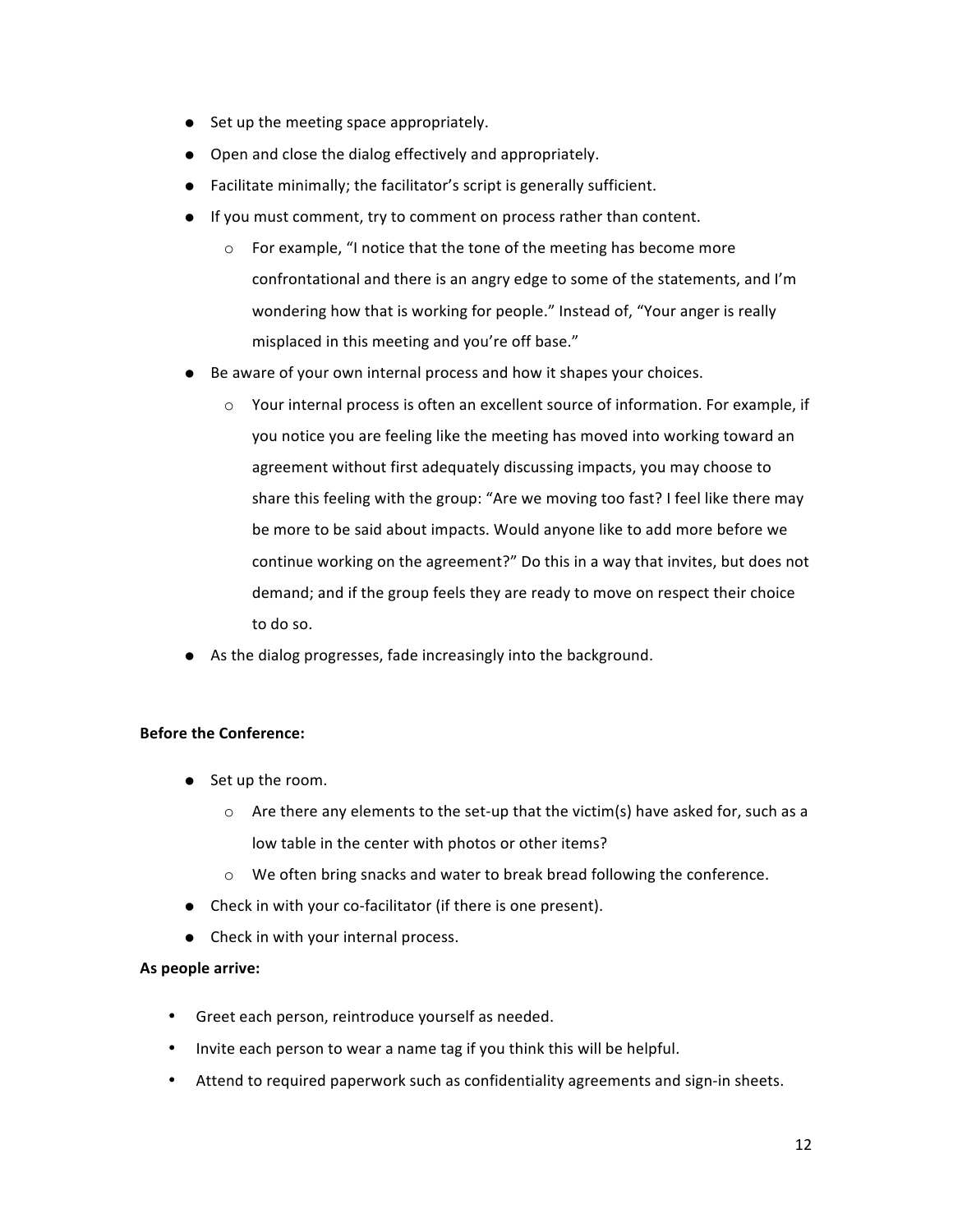• Suggest seating arrangements if doing so will contribute to the process.

### **Facilitating the Restorative Conference:**

With your scripts in hand, begin the restorative conference. The scripts are most useful if you understand their rationale and the process steps behind the conference, and are able to bend the scripts to fit who you are and the particular situation for which you will be facilitating a restorative conference.

A recommended way to use these scripts is as follows:

- 1) Study the script
- 2) Re-write it to fit your particular situation.
- 3) Read directly from the scripts the first 8-10 times you facilitate a conference

Some facilitators try to stick very closely to a specific script. Some feel that no script can ever be adequate for the unique circumstances that arise in every dialog. We suggest you try sticking to a script closely, and then in another dialog modifying it as seems appropriate. Then, based on your experience, you can decide which approach fits best for you. This decision does not have to be permanent; as you gain more experience you will have the opportunity to develop your own unique style. This can be an ongoing process. Below is an outline describing the process steps and rationale behind the scripts. The actual scripts are included in Appendix I and II.

#### **Restorative Conference Process Steps:**

- 1) Introduce yourself.
- 2) Introductory statement to review why we are here.
- 3) Circle guidelines: speak from the heart, listen from the heart, confidentiality.
- 4) Introductions: Invite each person to introduce themselves and say what they are hoping for from this meeting, going around the circle. Using a talking piece may support this process, in which case, be certain to introduce the talking piece. After introductions, place the talking piece down explaining that you can bring it back into the circle if needed.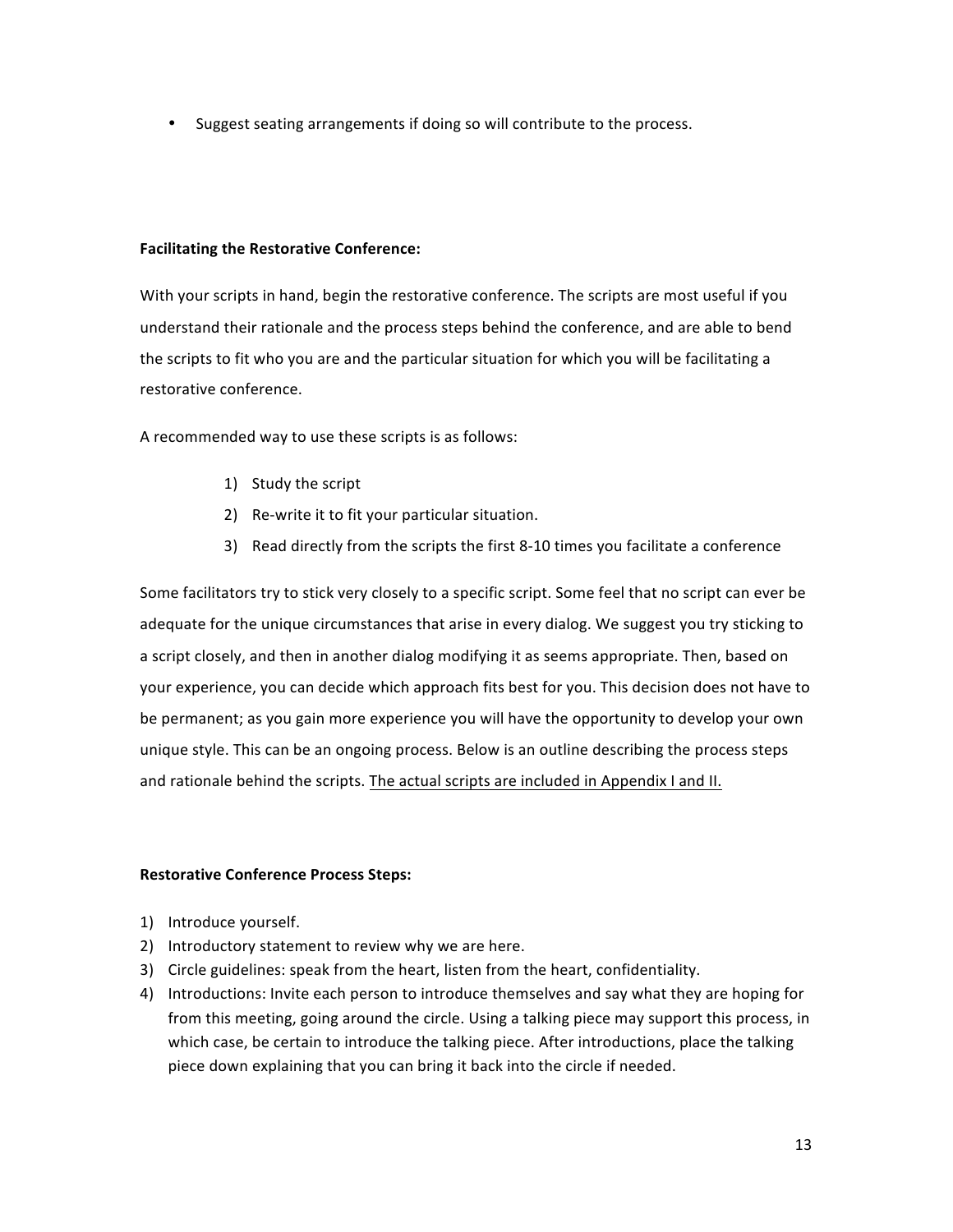- 5) Review of the facts: facilitator reads a condensed version of "just the facts" of what happened. This could be taken from a police report or a school discipline referral notice.
- 6) Offender acceptance of responsibility: IMPORTANT: Know in advance that the offender will accept responsibility for their piece of the incident. Then and only then ask them if they accept responsibility for their actions in the incident just described.
- 7) If the preparation has been done well this is usually accomplished without any problems. If not, the meeting may be impaired or even undone as it devolves into a "he said she said" courtroom drama. If this happens it is not your role to try to determine (or demand an imposition of) the truth.
- 8) You can make process observations that are essentially neutral descriptions of what is going on, and perhaps even apologize for calling the meeting without first being certain that the offender would step up. See how the group wants to handle it.
- 9) Perhaps it will work to have a recess during which you meet individually with the offender and see if progress can be made that way. However, this meeting is not about coercing the offender into an admission of guilt. It is about supporting the restorative dialog by encouraging the offender to consider his or her willingness to take responsibility.
- 10) Begin asking the restorative questions following the Restorative Dialogue Script. Invite the offender to share first (unless during pre-conference meetings it was decided the victim would share first).
- 11) Invite the direct victim to share.
- 12) Ensure Mutual Understanding is shared. After victim / indirect victim shares an impact of significant meaning check-in with offender by asking 'What have you just heard from *(victim)?'* And then ask victim 'Did s/he get it?' The victim may expand and clarify if needed.
	- (a) When asked to share what they heard, the offender may want to respond to what the victim said, rather than just repeat what they heard. If this happens the facilitator should immediately interrupt with something akin to *'I* understand this may be difficult, but I am asking you to say just what you *heard about how s/he was impacted.'*
	- (b) Repeating how we have impacted another human being can be a tall order. This can feel like sitting in the fire. This takes courage by the offender. And once the victim sees and feels that the offender has heard them, a noticeable shift is often felt in the room.
- 13) If a co-facilitator is present they can take notes listing the specific impacts shared.
- 14) Invite other impacted parties or indirect victims in the circle to share. You will ask them the Victim Questions on the script. It is totally appropriate to just ask one or two Victim Questions of the indirect victims. Be sure to always ask the question *'How has this impacted you?'* Impacted parties may include indirect victims such as the offender's parents, victim support persons, community members, teachers, principal, law enforcement.
	- (a) Bear in mind that offender's parents are generally victimized by the incident also; impacts on them may be significant.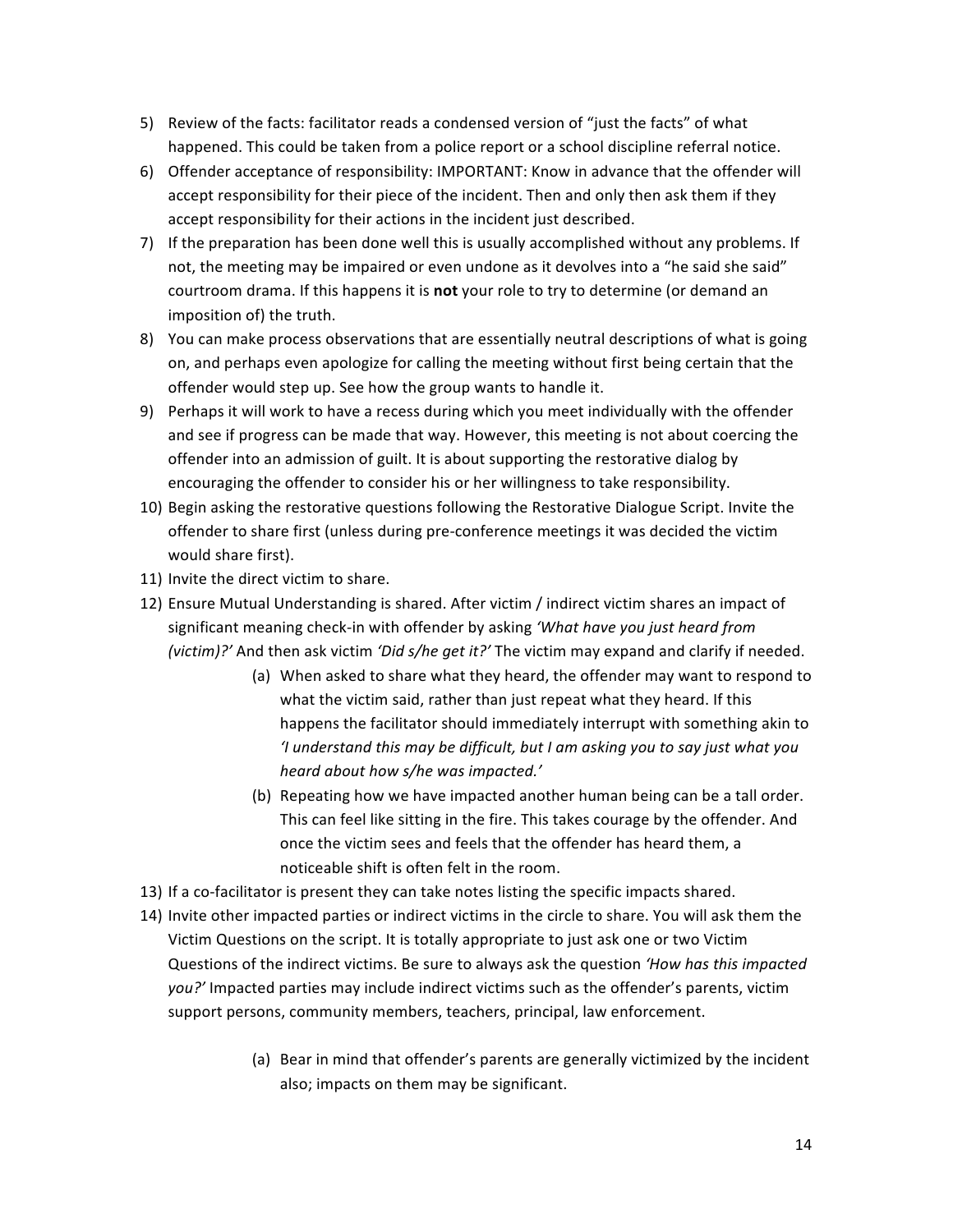- (b) It sometimes happens that offender's parents feel resentful about how they or their youth has been treated by the school or police. Be careful to keep the focus on how they felt about what their youth did, rather than on how they may have felt victimized themselves.
- 15) After each person in the circle has been invited to share impacts, the process moves into the phase of brainstorming agreements that may go into the Restorative Plan. At this point it may be useful to use the talking piece again, passing it around so everyone in the circle has a chance to share and answer the *question 'What do you believe needs to happen now to make things right?'.* When everyone has been heard check to see if the circle agrees it is time to move toward coming to a specific agreement. You may need to explain that: The agreements will be about actions taken by the offender(s), with support from a Monitor and sometimes guidance from others in the circle, that will help to satisfy the direct and indirect victims' needs for justice and restoring their sense of safety and community; and it may also include actions that are intended to help the person learn and mature.
- 16) Justice requires that the agreement be fair, but also that it be something that is realistic and achievable, and sometimes this can be difficult to balance.
- 17) The agreement will be by consensus. You may need to explain that consensus does not mean that everyone agrees, but that nobody decides to object in a way that blocks. So there are three actions that can be taken in response to each item in the agreement:
	- (a) Agree to it (this can be done silently);
	- (b) Disagree but do not block it (this can be done silently); or
	- (c) Block it by saying that you do not agree with it as it is worded. Blocking often opens the door to creative and useful discussion that leads to an improved proposal.
- 18) Depending upon your approach and available time, you can either facilitate a full-group discussion leading to a fully fleshed-out plan, or you can take the general agreements the circle has come up with and write up the specific plan after the meeting. *Be sure to let the* plan come from the group, not from your wisdom.
- 19) Closure rounds: Acknowledge that people have worked hard and are tired and ready to move on. Thank them for participating. Ask them to be patient as we do two more rounds to close the circle. You may want to introduce an additional guideline to "say just enough."
- 20) Round 1: Use a talking piece and invite each person to share "What has it been like for you to participate in this dialog?"
- 21) Round 2: "two or three words or one sentence to close this circle."
- 22) Closure round (shorter version). Use a talking piece and invite each person to briefly share what it was like for them to participate in the dialog and what they hope will come out of it.
- 23) Thank everyone and stand up.
- 24) Give participants time to say goodbye to each other. Be available in case anyone wants to have some closing words with you.
- 25) Likely you are exhausted and don't want to debrief with your co-facilitator. If so, thank each other and perhaps agree upon a time to meet and review the meeting.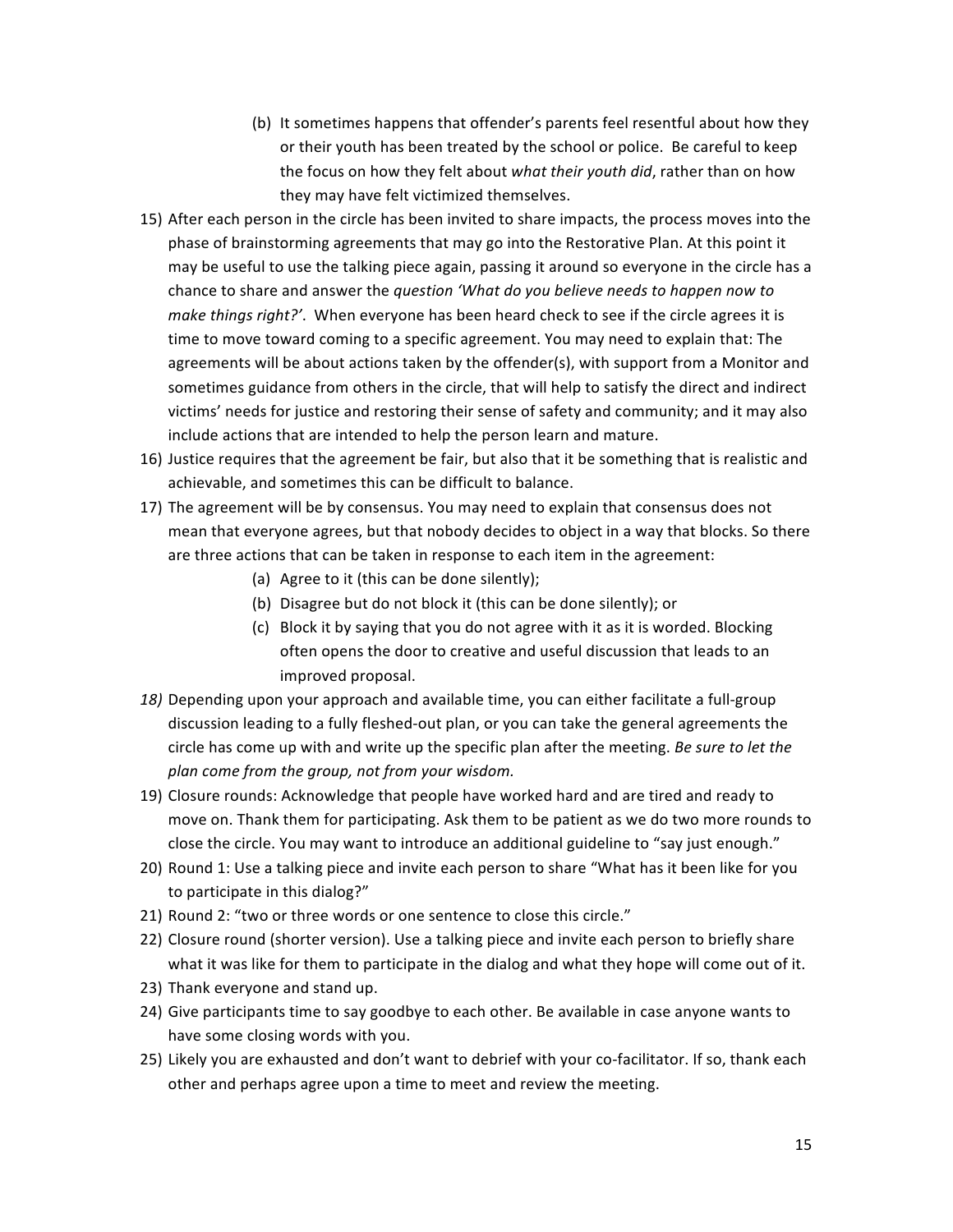# **The Restorative Plan: Crafting Good Agreements**

# **A. How to Begin**

- 1. After everyone in the circle has shared impacts, the process naturally moves towards making agreements for the plan. Everyone in the circle is given a chance to share their ideas for agreements by answering the question 'What do you believe needs to happen now to make things right?' Another way of phrasing this may be, "Based on what has happened in this dialog so far, what would you like to see happen next?" or "What ideas do you have about how to move toward making things right (or as right as possible)?"
- 2. Ask the offender follow-up questions if they need help with coming up with ideas: Who was impacted? What have you heard from those parties about what they need to help make things right. What can you offer to do to meet those needs and help heal the harm caused?
- 3. Ask the victim/s (may include family members, law enforcement, community) for a response to what's been offered by the offender and if there are other requests. Victim's requests should be honored when possible.
- 4. Family members, support people and community members can help youth "listen" to needs expressed and help youth identify their own talents and interests that can be used to meet the needs expressed.

# **B. Guiding Principles for Agreements**

- Stretch AND be realistic. Plan for success.
- Encourage youth to use their strengths, interests and skills.
- Be aware of their limitations (literacy, time, abilities...); work within those.
- Involve outside support. Encourage them to use and build their resources by seeking support from family, coaches, clergy and community when possible.
- Set target due dates and be specific about required tasks, etc.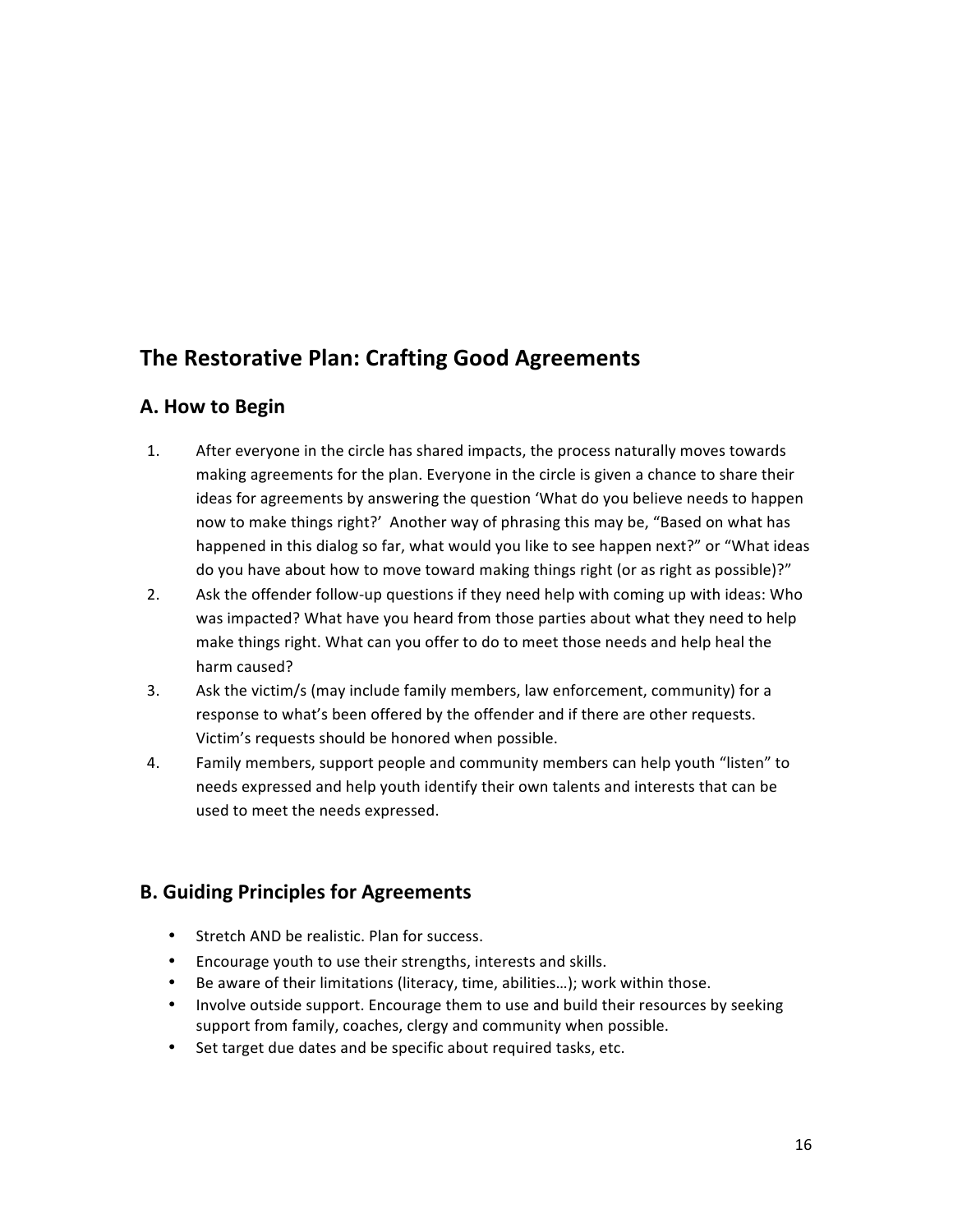# **C. Factors to Consider**

- Do the agreements make amends to the victim, community, family, self and others?
- Do they help the offender gain a deeper understanding of the impacts?
- Do they support the offender to prevent future offense?
- Is there general consensus about the plan; and does the offender "buy in?"
- Are the agreements specific enough?
- Are they measurable (concrete enough to know if they were done or not)?
- Are they doable by this offender (given their reality time, abilities, support)?
- What could prevent the agreements from being completed? How can we address these?
- Does the offender have support needed to accomplish tasks? Does the offender "buy in?" Are they motivated to complete this plan?

# **Agreement Ideas**

Be guided by the individual case, the needs of the victims, the ideas and talents of the offender and the circumstances present. Be creative. The following are some plan ideas that have been used in the past.

### **Apologies/Appreciations:**

Letters, verbal remarks, photos, artwork, posters, baked goods, flowers.

## **Community Service:**

Working with animals, food banks, Worth our Weight, Boys and Girls Clubs, coaching, tutoring, mentoring, recycling center, road crew, graffiti abatement team (very difficult to arrange but a popular request), school campus cleanup (requires a willing supervisor), parks and rec cleanup, community gardening, St. Vincent's Dining Room, offers to volunteer at fire/police events. Sometimes a victim or offender has a personal relationship somewhere that can turn into an opportunity, babysitting (for no pay), Volunteer Center assignment.

### **Law Enforcement:**

Offer to clean vehicles (police/fire), gift of baked goods, letters of appreciation, offer to speak at law enforcement presentation. (SROs will occasionally invite an articulate youth to come to a class s/he teaches to help illustrate the lesson with their story.)

## **Sharing lessons learned:**

Write and submit a letter to the editor/school paper/ local newspaper; public presentation (in classroom or assembly when the school official requests it), at Rotary, CHP; create a poster or artwork with a valuable message; create a teaching video for younger children (for example, about the dangers of fire setting/stealing/doing drugs).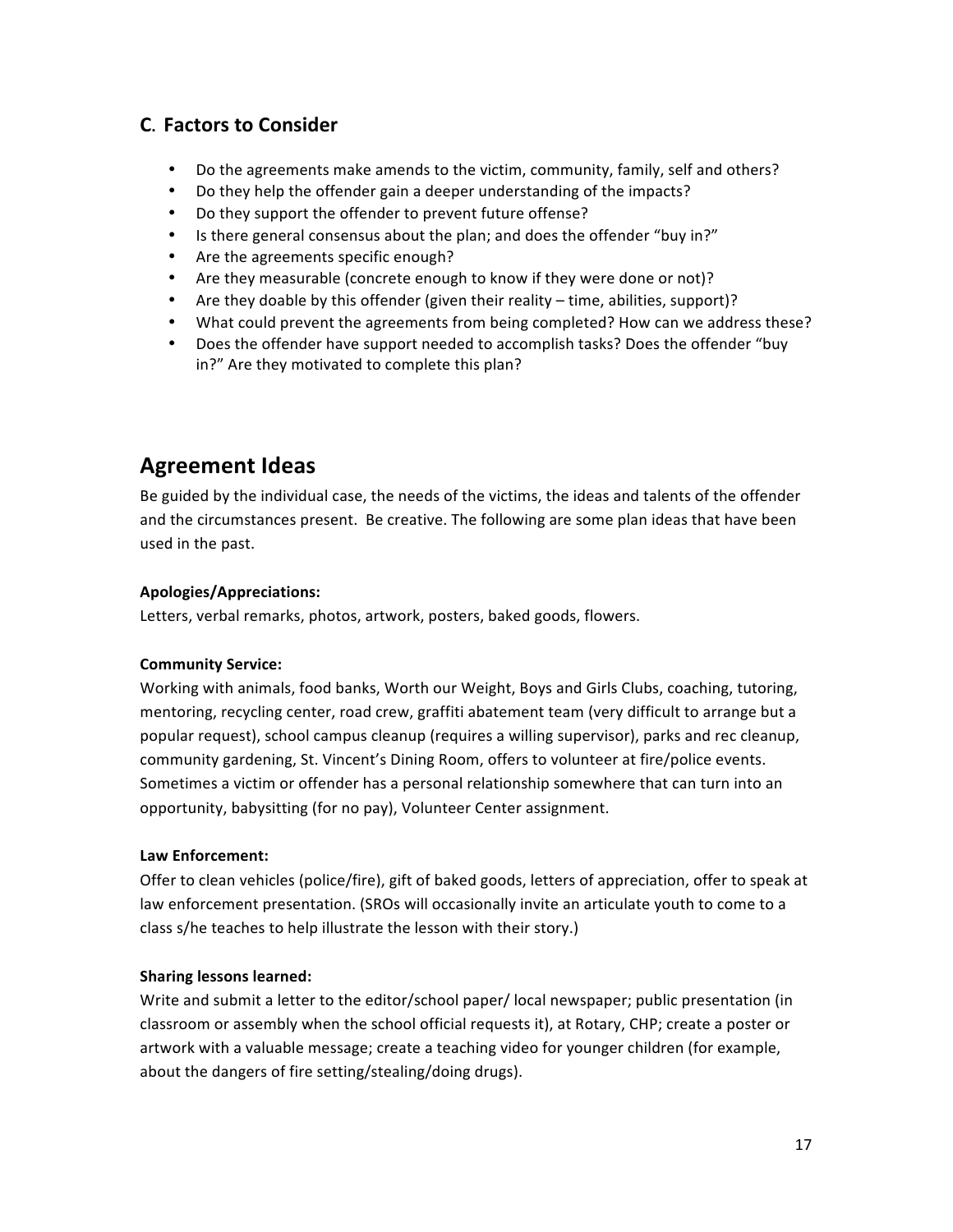### **Repairing harm to Family:**

Improved attitude, follow family rules without complaint, babysitting (state # of times), meal preparation (state # of times), vacuum, laundry, join in family outings on specific # of occasions, reading to younger sibs, homework help, yard work, gardening, repairs, bring home flowers for parent/s.

### **Preventing Future Harm:**

Complete/stay in school, prepare applications for next schooling, attend AA/NA, grief counseling, anger management; research and learn (present or write) about...., explore job/military/career/education options; interview others re career/jail experience/AA. Write reflection paper; write list of questions prior to interviewing; watch video/TV show... (such as What would you do? One Billion Rising); volunteer with seniors/vets/addicts/homeless; write about "who I want to be when..."/goals/role models; apprentice to someone in the field you want to go into.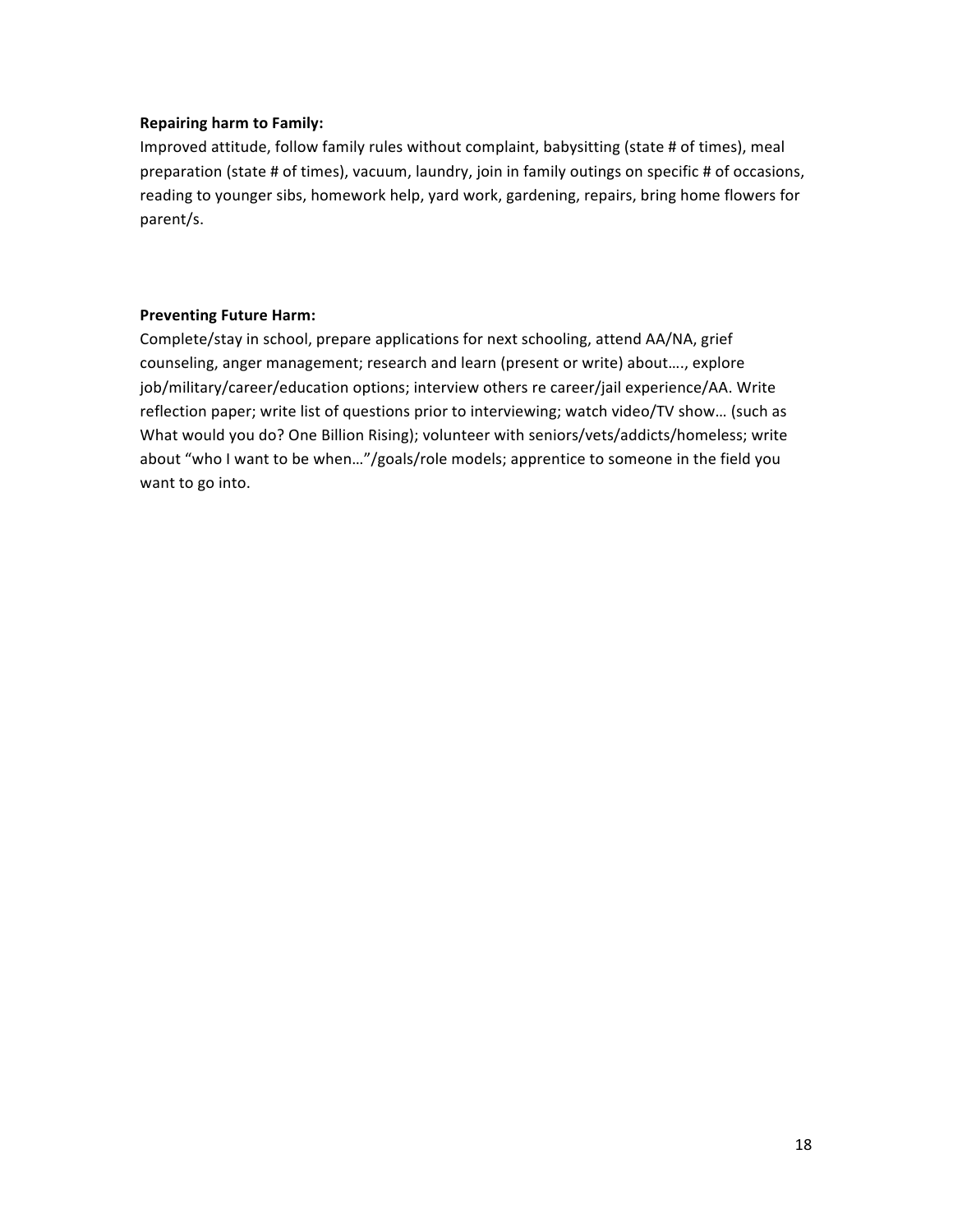# **Monitoring the Restorative Plan**

Clients are monitored to help them successfully complete the tasks they commit to in their "Plan." Their Plan is a set of agreements they create at their Restorative Conference (RC), a meeting involving the client and those they've impacted (potentially the victim and supports; their family and supports; law enforcement; community members; members of their school community - teachers, administrators, staff, students). They create their Plan at their RC after hearing about who was impacted by their actions and in what ways, and learning what they can do to make amends to **those harmed in a meaningful way.** This is important. If their motivation to complete their Plan lags, we can remind them of the context in which they created their agreements and remind them that they chose to do these meaningful tasks as a way to make amends to those who were impacted and harmed by their actions.

The Monitor is the point person to help the client complete their agreements. The Facilitator can serve as Monitor or another adult can serve this role.

## **Monitor's Role**

- Review the Plan with client during the first check-in, in person.
- Review apologies and offer feedback to ensure they are thoughtful and appropriate (using the letter of apology guidelines).
- If they plan to make presentations, help them organize and prepare them. Ensure they are appropriate and redirect as necessary.
- Recognize that target dates for the various tasks are to help them prioritize, not necessarily deadlines.
- Teach, guide, and support them in achieving success completing their agreements. Most youth and many adults are not familiar with how to connect with resources in the school or community. Mentor them through the process of securing community service. Teach them as necessary how to make the phone calls; create a schedule; create an outline for a presentation; write a reflection....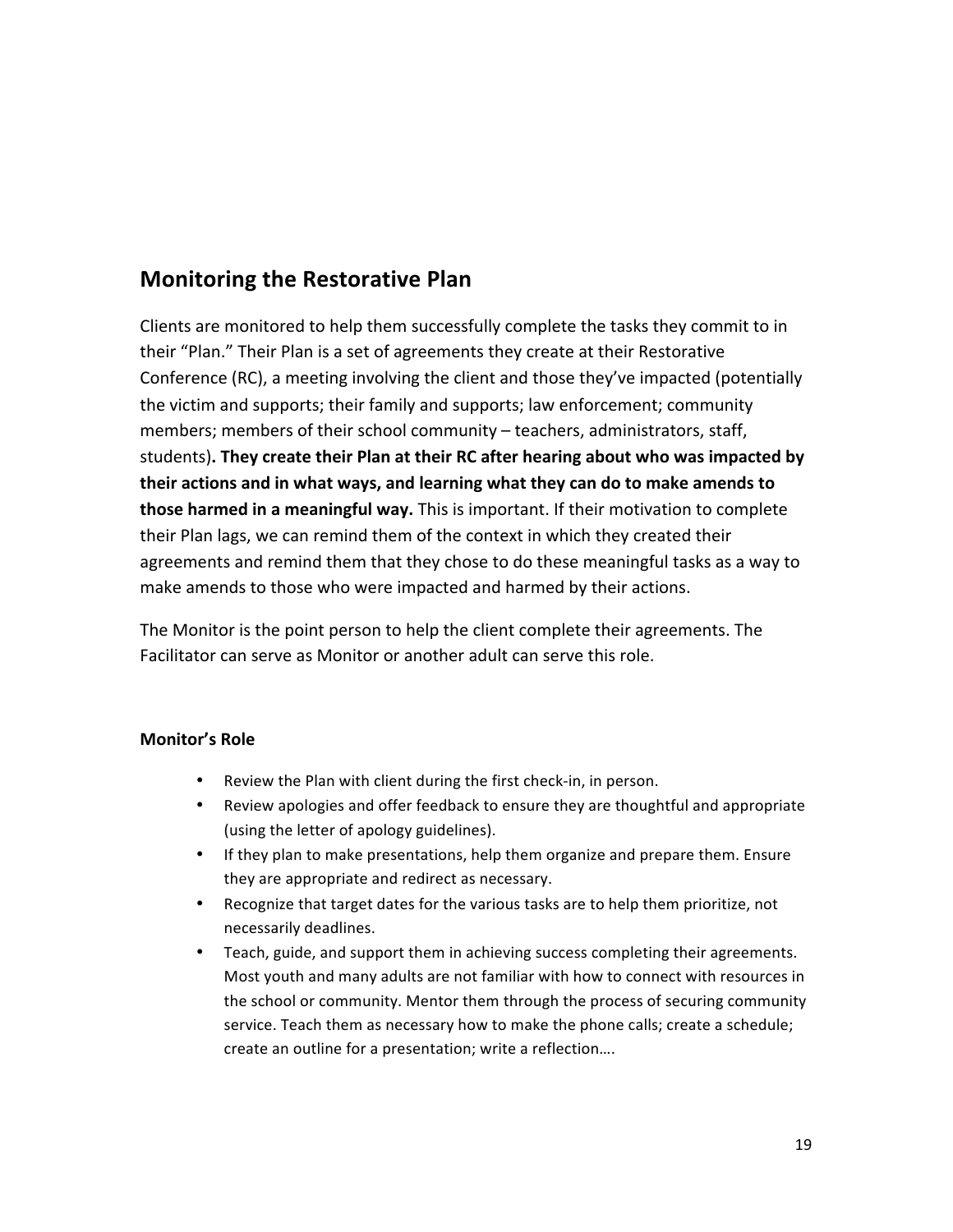- Verify that the client completed everything in their plan -apologies, classes, counseling, activities, community service etc. Ask for proof (timesheets, signatures or phone numbers for follow up confirmation, and call for confirmation).
- Help them stay motivated. Use motivational interviewing as needed. (Ask them how motivated they are to complete the various tasks on a scale of 0-10. When they're stuck, ask them what it would take to get them up to a 6 or 7.)
- Other ways to help: brainstorm with them or help them find supportive adults who will. Applaud their successes!
- Have them check-in weekly. Encourage them to set cell phone reminders for meetings and hold them accountable.

# **Challenges of Monitoring**

- If a client is not taking responsibility for completing their tasks, remind them they created their Plan. Acknowledge their reluctance and help them figure out what's getting in the way of completing the task. Ask what would help them accomplish the task. Point out that it ends up looking to others like they are not taking it seriously or making it a priority in life.
- Remember: they may need coaching to learn to call and use a resource or contact, to call more than once, to leave a message, to ask for support from parents, teachers.
- Help them find new resources if they hit roadblocks.
- Be clear with yourself and them about your boundaries. The goal is to empower, not enable. It's good to hold them to a high level of accountability (we ask them to stretch!) while offering the support they need.
- Remember: If you're working harder than the client then something is wrong.

## **Completing**

Find a way to bring closure to each case  $-$  congratulate successes, find positives and learning from incompletes. Acknowledge the effort, experience and growth.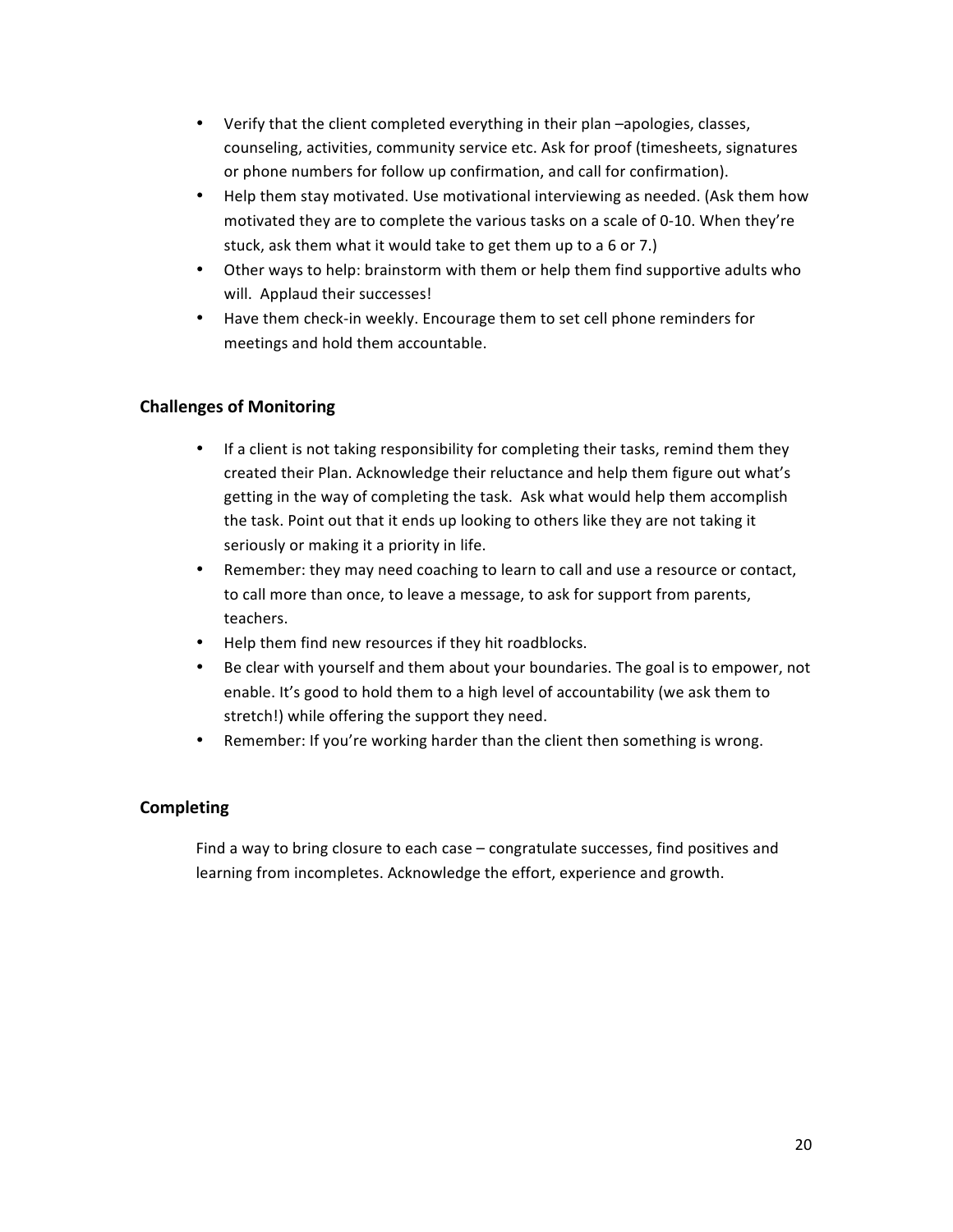# **Appendix I:** *Facilitator's Introductory Script*

1. Welcome. My name is *(Facilitator's Name)* and I'll be facilitating this restorative conference. I want to thank everyone for participating in this process.

2. The purpose of this meeting is to explore and come to a deeper understanding about the impact of this incident. We will come to a set of agreements and create a written plan about how to put things right.

3. Now I will review the 3 Circle Guidelines that we ask everyone to follow: Listen from the Heart, which means to listen in an open and non-judgmental way; Speak from the Heart, which means we speak our truth, we speak honestly and with respect; and Confidentiality, what is said in the circle remains in the circle. Can we all agree to these? Great.

4. Let's do introductions around the circle. This is the talking piece. The person holding the talking piece is the one who is speaking. I'd like everyone to share their name, and what they'd like to see happen today. I will go first...

(after introductions, put the talking piece down.)

5. I am going to read a summary of the school discipline report (or police report)...

6. (turning to the offender) Do you take responsibility for your part in this? Ok, now I will begin with asking you a few questions...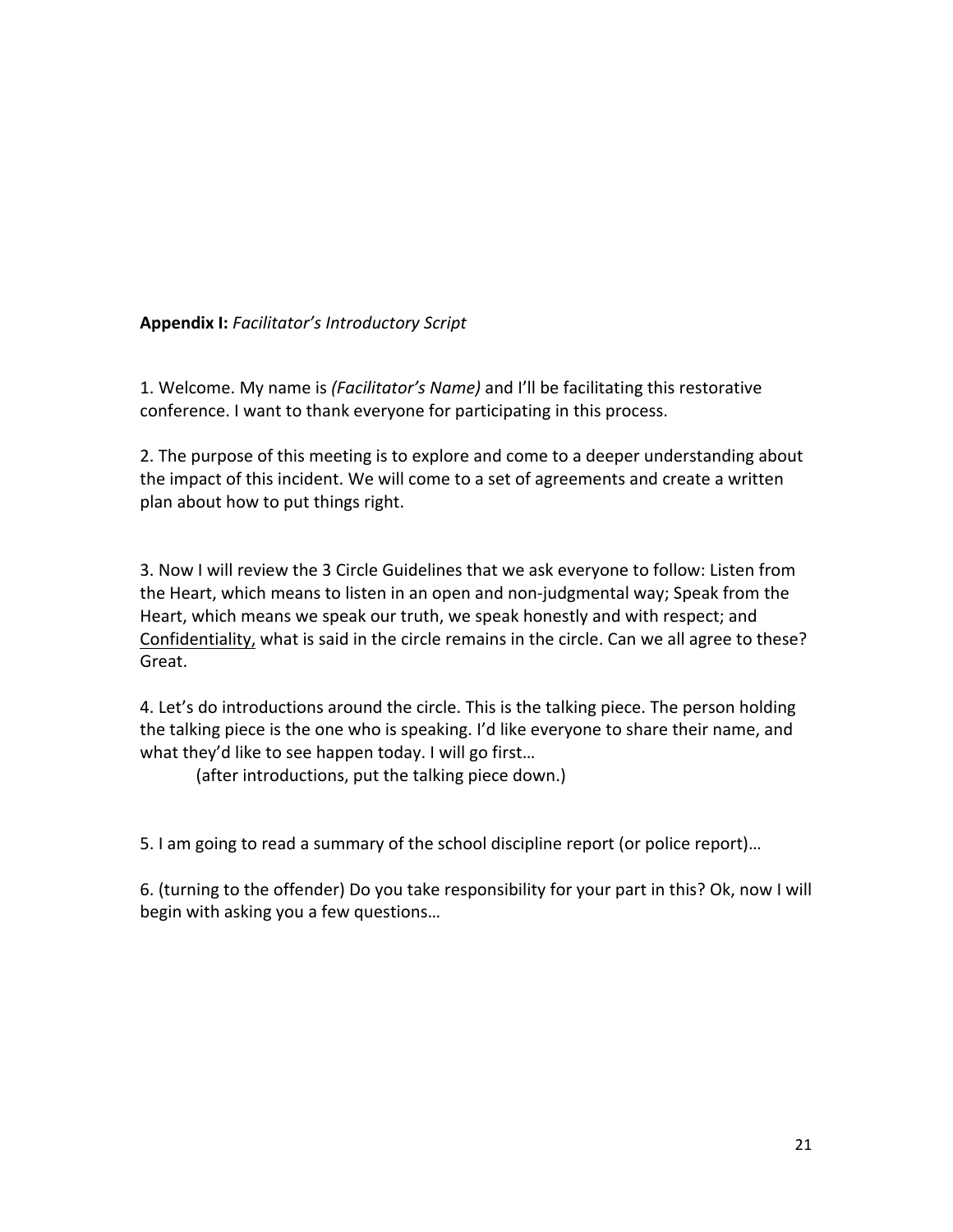# **Appendix II:** *Facilitator's Restorative Questions Script*

# **To the Offender(s):**

From your perspective, what happened? What were you thinking at the time? Who do you think has been impacted by what you did (said)? In what ways? Who else may have been affected? In what ways? How do you feel about your actions when you look back at the event now? What has been the hardest thing for you? Is there anything more you'd like to share?

# *(repeat the Offender Questions for additional offenders)*

# **To the Victim(s):**

\*From your perspective, what happened? What was it like for you as the situation was happening? What were you thinking /feeling? \*How have you been affected? \*How has this event affected others in your life? In what ways? What has been the hardest thing for you? Is there anything more you'd like to share?

(Check-in to ensure Mutual Understanding has been achieved) **To the Offender:** What have you heard from (victim)?

**To the Victim(s):** Do you feel heard?

*(Repeat the Victim Questions for additional victims)*

## **To the Impacted Person(s):**

From your perspective, what happened?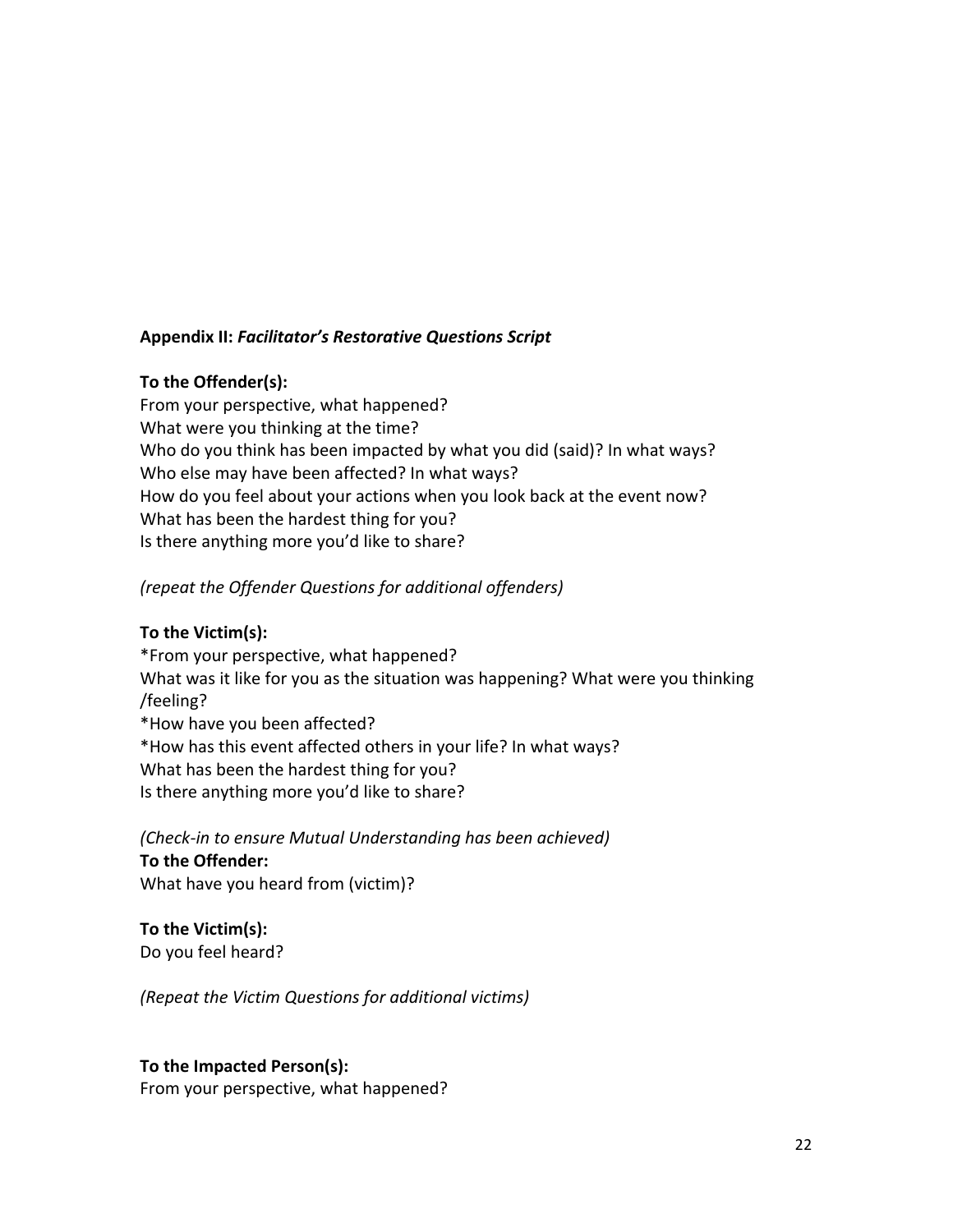How have you been affected? How has this event affected others in your life? In what ways?

*(Check-in to ensure Mutual Understanding has been achieved)* **To the Offender:** What have you heard from (impacted person)?

**To the Impacted Person:** Do you feel heard?

*(Repeat Impacted Person Questions for additional impacted parties)* 

*(Making Amends)* **To each person:** What do you believe needs to happen now to make things right?

*(Write Agreement and then Read Agreement.)* 

(Close the circle) To each person (going around the circle): How are you feeling about the situation now? For what reasons?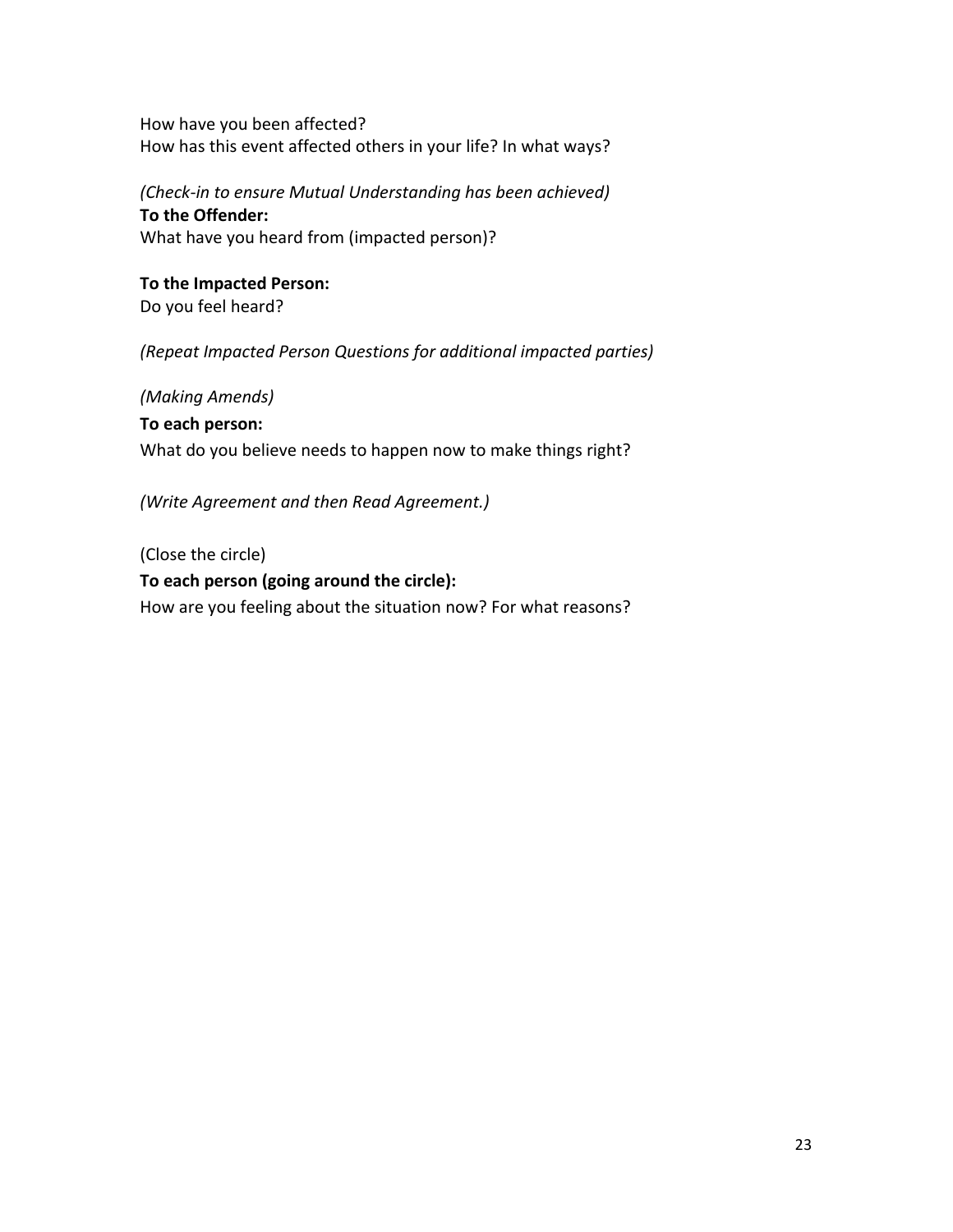# **A Guide To Serving As A Restorative Conference Facilitator**

### Before a restorative conference ask yourself

- Am I striving to exhibit facilitator traits?
- Am I doing my inner work?
- Do I know my 'stuff'?
- Am I the best person to facilitate the restorative conference?
- Am I taking care of myself in a balanced way?
- Do I understand the restorative process?
- Do I trust the process?

### **What is a Restorative Facilitator?**

Facilitators are the caretakers and servants of the restorative process. Facilitator must ensure that everyone takes responsibility for helping to keep the circle, and for making the circle a safe space for open dialog.

### **Qualities of a Restorative Facilitator-** *Am I striving to exhibit Facilitator traits?*

Here are some traits that Facilitators should strive to hold.

| Practices deep listening | <b>Trusting</b>             |
|--------------------------|-----------------------------|
| Nonjudgmental            | Respectful                  |
| Watchful                 | Aware                       |
| Supportive               | Tolerant                    |
| Detached                 | Humble                      |
| Inclusive                | Open                        |
| Reflective               | Consistently flexible       |
| Patient                  | Able to keep the space safe |

Remember, none of us are perfect at all of these things. But if you keep them in mind as you move into your facilitator role they will serve you and the entire circle.